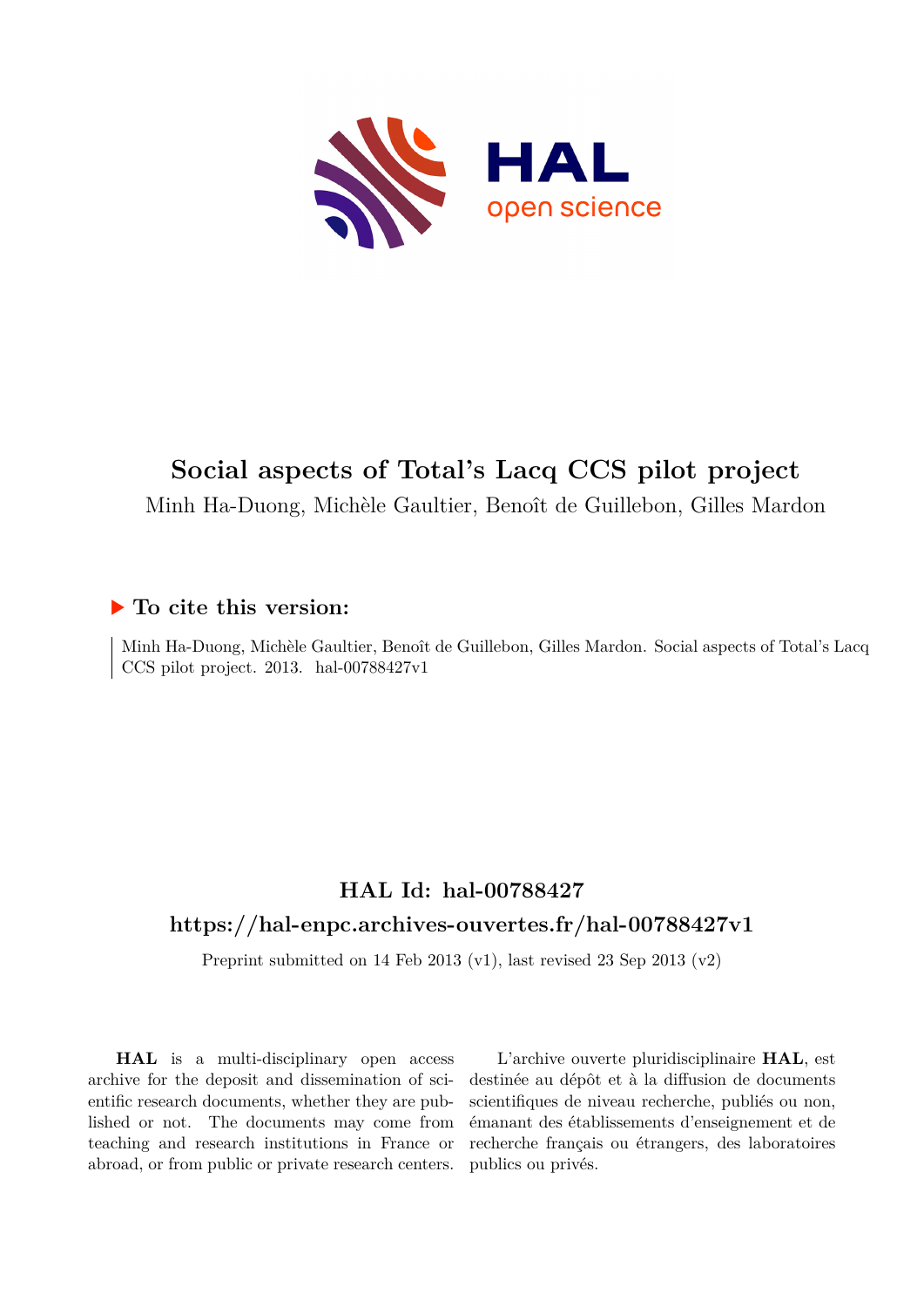# Social aspects of Total's Lacq CCS pilot project

Minh Ha-Duong<sup>a,\*</sup> Michèle Gaultier<sup>b</sup> Benoît de Guillebon<sup>b</sup> Gilles Mardon<sup>a</sup>

<sup>a</sup> CIRED/CNRS, 45 bis avenue de la belle Gabrielle, 94734 Nogent sur Marne, France <sup>b</sup> APESA, 2, Avenue Pierre Angot, 64053 Pau, France

February 12, 2013

**Abstract:** This case study describes the social aspects of Total's  $CO<sub>2</sub>$  integrated capture, transport and storage pilot project in Frontsouthwestern France, from the initial press conference February 8th, 2007 to the announce of its end in 2013. The economic and social context was favorable. The company proactively conducted an outreach campaign relatively large for a 50 m $\epsilon$  investment. It was followed by an effective involvement of stakeholders, if not of the general public, through a formal continuous deliberation process led by the public authorities. Some neighbors used their rights to protest and challenge legally the project. It did not become an issue at the national level.

Keywords: CCS; pilot project; outreach; communication; France; case study

Résumé: Cette étude de cas décrit les aspects sociaux du projet pilote intégré de captage, transport, stockage du CO2, réalisé par Total dans le Sud-Ouest de la France, de la première conférence de presse le 8 février 2007 à l'annonce de la fin d'injection en 2013. Le contexte économique et social était favorable. L'entreprise a conduit une campagne de sensibilisation proactive relativement importante pour un investissement de 50 m  $\epsilon$ . Cette campagne a été suivie par une implication effective des parties prenantes, sinon du grand public, à travers un processus de délibération formelle continue menée par les pouvoirs publics. Certains voisins ont manifesté contre et contesté juridiquement le projet, sans parvenir à l'arrêter ni à en faire un problème de niveau national.

### 1. Introduction

Total's  $CO<sub>2</sub>$  capture, transport and storage (CCS) research pilot project in Lacq -inaugurated in 2010– was not only a technical experiment, but also a social and legal innovation. Apart from enhanced oil recovery projects or projects where the captured  $CO<sub>2</sub>$  is a fatal byproduct of another industrial process, this was one of the first integrated CCS projects in the world at this scale, and the first to be authorized in France. During the two years of the experiment, about 30 000 metric tons of  $CO<sub>2</sub>$  per year were captured from a steam production unit retrofitted with oxycombustion in collaboration with Air Liquide. The captured gas was compressed to 27 bars and transported for about 30 km reusing an existing natural gas pipeline. The gas was then injected at about 50 bars through a reworked existing well into the depleted natural gas field of Rousse 1 rock formation  $4500$  meters underground. Injected  $CO<sub>2</sub>$  quantities are low compared to initial natural gas quantities: The reservoir pressure, currently 30 bars, should be increased to 50-70 bars post injection, which remains well below the initial pressure of 480 bars.

<span id="page-1-0"></span><sup>\*</sup> Corresponding author. Tel. +33-143-94-7381. Email  $\leq$  haduong @cired.fr.  $\geq$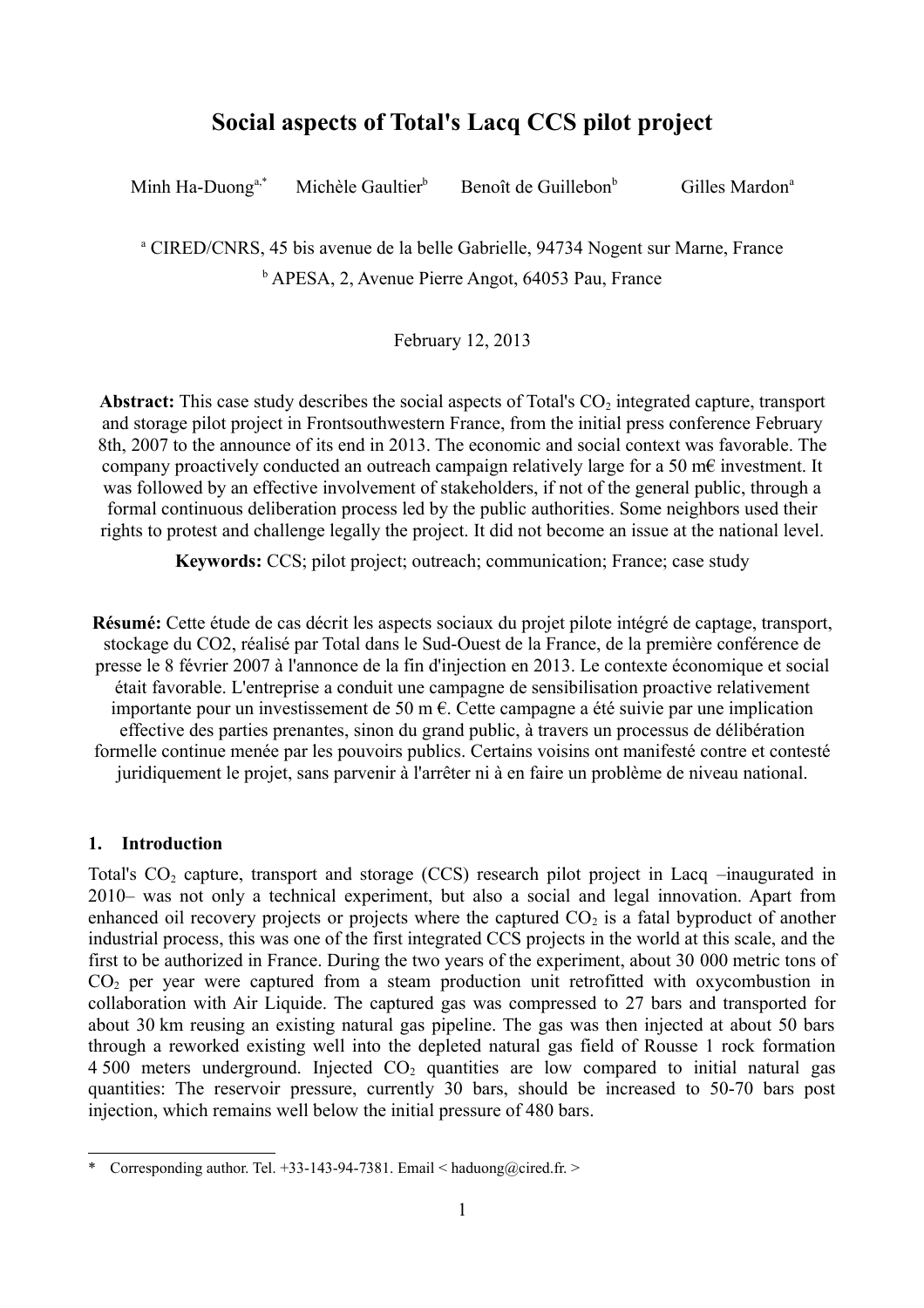

Illustration 1: Aerial view of the Lacq natural gas processing plant. Empty lots show the decline in industrial activity. Industrial risk and harmful effects do not prevent people from living close to the site (red dot). Image (c) Geoportail.

<span id="page-2-1"></span>The project was conducted at Total's Lacq plant, in southwestern France. It included a comprehensive monitoring network. And in addition to the research based on science and engineering, it contributed to advances on the legal and social aspects of CCS in France and in Europe. The social aspect's significance arise from the relatively high stakes: a large population lives close to the storage area, in the city of Pau, 85 000 inhabitants in 2007. In the immediate surroundings of the storage area, the population is semi-urban or rural with low history of industry. After describing the context, this text will introduce the national and local actors. The project's story will be told in three parts: before and after the official permit request, and operations. The final sections will analyze broader impact as seen through the press coverage, summarize the lessons learned and conclude. Interactive versions of the timeline (Illustration 3) and the map (Illustration 6) are published as additional online material<sup>1</sup>.

### $2.$ **Local history**

Total's integrated CCS pilot project takes place in a valley along the *Gave de Pau* river, in the Béarn cultural area, in the Pyrénées Atlantiques (64) department of France, see Illustration 6. The Lacq natural gas field was discovered accidentally at -3 550 m while digging for oil in 1951. It has been an important national asset for France, providing up to one third of the domestic natural gas consumption. Production peaked in 1982 at 33 million m<sup>3</sup>/day. But the flow has declined to under

<span id="page-2-0"></span>Additional electronic material is located at http://minh.haduong.com/Lacq\_CCS\_Pilot/.  $\mathbf{1}$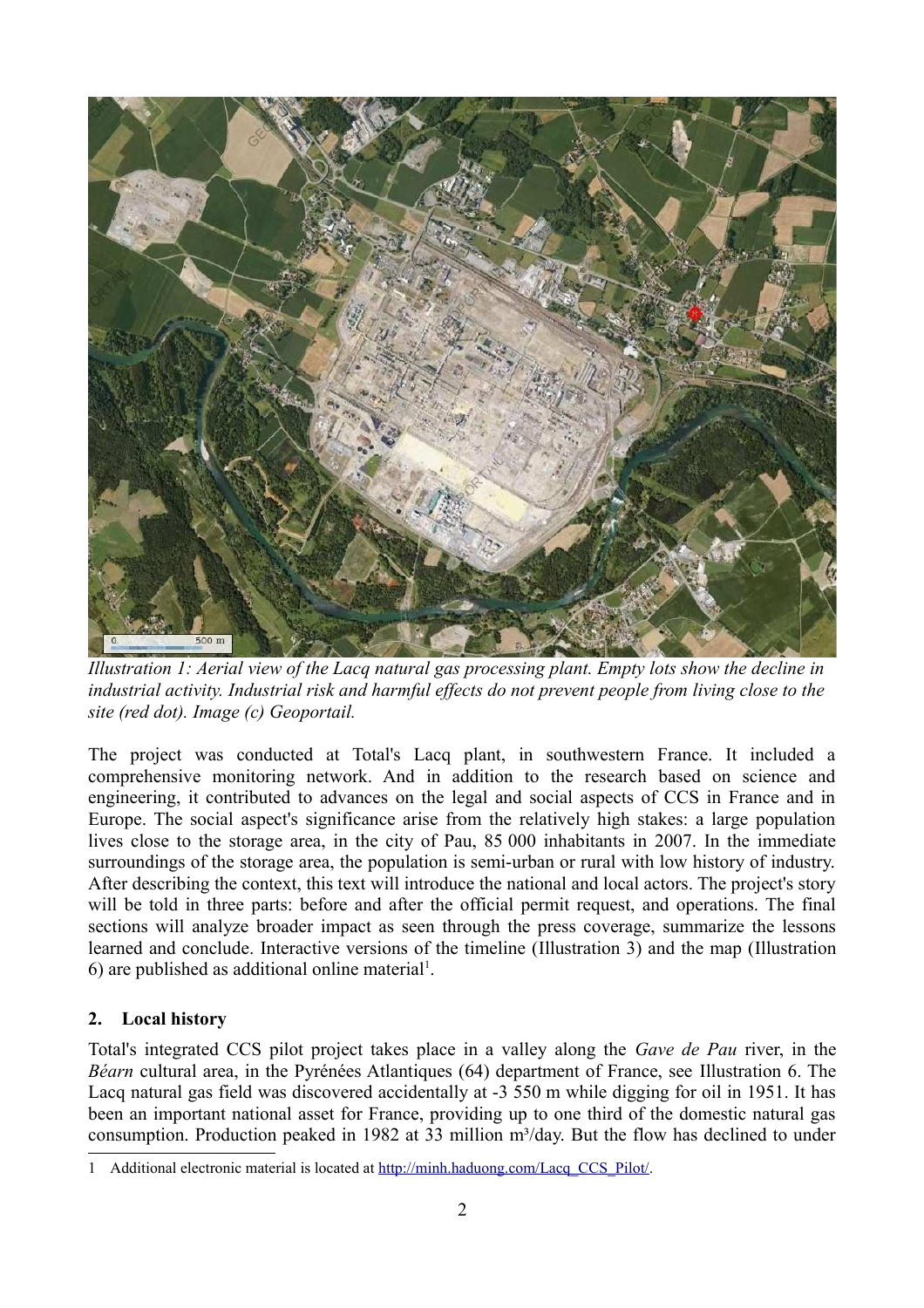

Illustration 2: Aerial view of the Rousse 1  $CO<sub>2</sub>$  injection site in 2009, busy with equipments revising the well before injection (arrow). Surrounding landscape is hills covered with low density residential lots, wineyards, fields and patches of wood. In the background the cities of Jurançon and Pau are at approximately  $5 \text{ km}$ . Image (c) Total, used with permission.

10 million m<sup>3</sup>/day by 2009, and the end of the field's economic life is announced for 2013. As Illustration 1 shows, there are now many empty lots in Lacq's processing plant. After 50 years of natural gas bonanza, economic development plans for the valley are being reinvented. Several specialty chemicals production facilities, a bioethanol plant, a carbon fiber plant and a combined cycle power plant have been attracted or are under consideration. In this context where the economic future of the area is at stake, Total's announcement of the carbon capture and storage project had a clear value to the community. The project fits with the firm's broader strategy to manage responsibly the plant shutdown, not only by supporting local small and medium enterprises through its subsidiary Total Développement Régional (Total DDR) but also by directly investing in training and R&D activities on the platform.

Lacq's natural gas is very dangerous, because it contains  $16\%$  H<sub>2</sub>S and  $10\%$  CO<sub>2</sub>. The gas is so corrosive that when the plant opened in 1957, special steels had to be developed (Lerat 1957). Yet the processing plant's safety record shows no fatal accident outside it, even though some inhabitants live very close as Illustration 1 shows. The risk is not only present near the plant. The gas field extends dozens of kilometers beyond Lacq, reaching under the city of Pau. Consequently there is a wide network of collection pipelines in the area. These may have a low impact for newly installed inhabitants, especially since some of them are no longer in operation, like in Rousse. But local citizens can have a memory or direct knowledge of the visual, air and noise pollutions that come from living in a valley rich in heavy industries (Briand 2006). Local institutions have experience with managing dangerous gases and pipelines risks.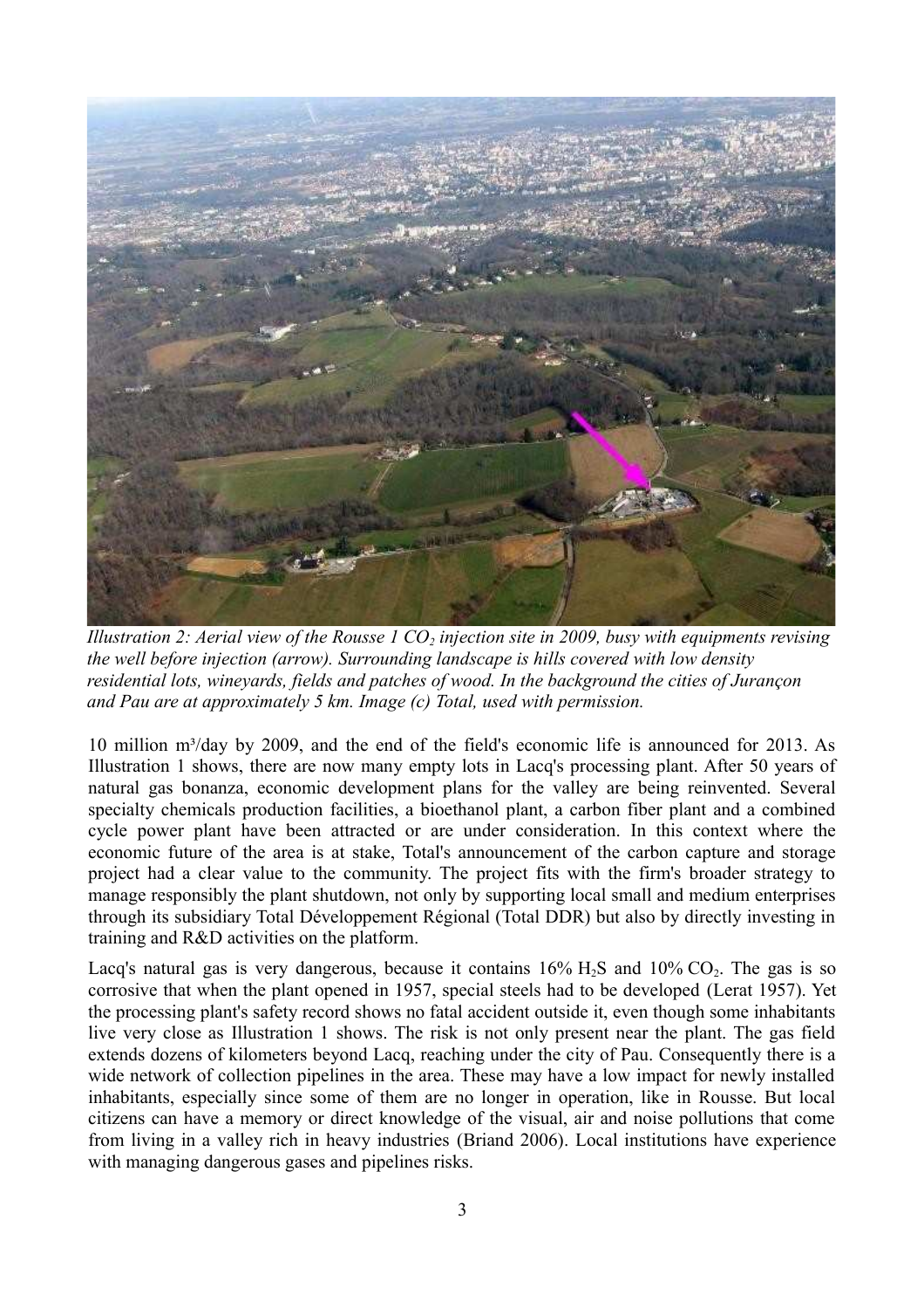

<span id="page-4-0"></span>Illustration 3: Timeline of the Lacq pilot CCS project's concertation context. Events in the top part of the timeline are directly related to the project, while events in the lower part relate to the broader context of CCS in France. An deeper interactive timeline is at http://minh.haduong.com/Lacq CCS Pilot/timeline/.

According to (Grimot et al. 2002), since the beginning of oil and gas production in the area, various liquid streams have been re-injected in the geologic structures. Some of these liquids came from the underground fields themselves, some came from the processing plant. Injection of liquid waste from other chemical plants in the industrial park is presently authorized in the geologic formation known as "Crétacé 4000". Injection rate were maximal in 1978-1979 at about 1 000 m<sup>3</sup>/day, at a cost around 10  $\epsilon/t$ . This is an economic opportunity, as some chemical waste streams would require up to 600  $\epsilon$ /t to process otherwise. According to (CCI Pau Béarn, Service Etudes & Aménagement du Territoire 2004) that opportunity is a significant asset for the region, as only 2% of the disposal capacity has been used up in 40 years. Following a recommendation by the French national commission on public debates (CNDP), in 2001-2002 a concertation took place on whether to renew the Cretacé 4000 permit (Maginot 2005), (Metras 2001). Even if all this was not tied to the CCS project technically, legally or administratively, it contributed to the local political culture of concertation about industrial risk and geological injection.

#### $3.$ **National actors**

The Lacq CCS research pilot has attracted the attention of a number of different social groups. Each had its own representation of the technology, its benefits and the risks associated. The next section will describe these groups at the local level, this section describes the groups at the national level.

In 2008 the governmental view on CCS was supportive. France participated in international workgroups declaring that the development of this technology was an important option fore mitigation (Commission Of The European Communities 2008) (G8 2008). At the national level, three public institutions have a special interest on CCS:

- Bureau des Recherches Géologiques et Minières (BRGM), France's leading public institution in Earth science applications.
- IFP Energies nouvelles (IFPEn), a public research, innovation and training institution,  $\bullet$ whose mission is to develop efficient technologies, economic, clean and sustainable in energy, transport and environment.
- Agence de l'Environnement et de la Maîtrise de l'Energie (ADEME), the public agency on  $\bullet$ environment, energy and sustainable development. ADEME is under the control of three ministries: Ecology, sustainable development transport and housing (MEEDDAT); Higher education and research; Economy, finance and industry.

In 2002, these three public institutions created together the Club  $CO<sub>2</sub>$ , to improve the coordination of French research in the field of carbon capture and storage. According to its chairman (Moisan 2011) "The members of the Club, which is chaired by ADEME, are all key players in industry, research and development. As a clearinghouse for information, dialogue and good practices among its members in the area of research and technological developments concerning  $CO<sub>2</sub>$  capture,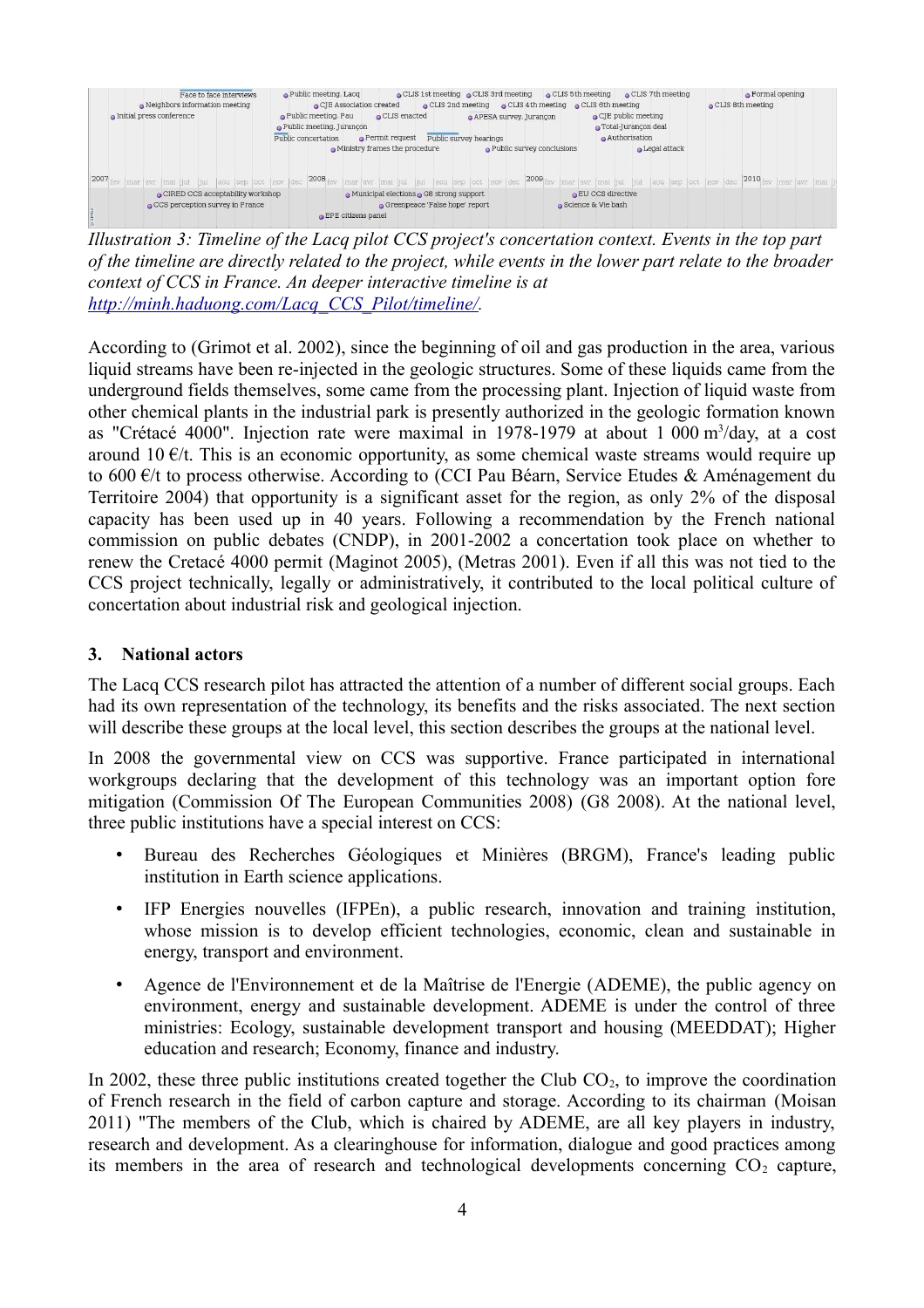| Public agency or public<br>research institution | 7 | ADEME, BRGM, CNRS (INSU), Ecole des Mines de Paris, IFPEn,<br><b>INERIS, IPGP</b> (Institut de Physique du Globe de Paris)                                                                                                          |  |
|-------------------------------------------------|---|-------------------------------------------------------------------------------------------------------------------------------------------------------------------------------------------------------------------------------------|--|
| Local business<br>development organisation      | 3 | Avenia, Grand Port Maritime de Marseille, Pôle Risques                                                                                                                                                                              |  |
| <b>Businesses</b><br>$(>10.000$ workers)        |   | 15 Air Liquide, Alstom, ArcelorMittal, Bureau Veritas, EDF, GDF<br>SUEZ, Lafarge, Rhodia, SARP Industries (Veolia group), Saipem<br>(group ENI), Schlumberger, SNET (E.ON France group), Technip,<br>Total et Veolia Environnement. |  |
| <b>Businesses</b><br>$(< 10.000$ workers)       | 6 | Geogreen, Oxand, SARP Industries, Setaram Instrumentation (KEP)<br>Technologies group), Sofregaz (Maire Tecnimont group), Soufflet                                                                                                  |  |

<span id="page-5-0"></span>*Tableau 1: Club CO<sub>2</sub> membership, September 2011.* 

transport and storage, the Club encourages cooperation at national level between the public and private sectors, and several research projects have been started under its initiative."

Large, national-scale environmental non-governmental organisations (ENGO) were not members of the Club  $CO_2$ , as Tableau 1 shows. While by 2007, the ENGOs did not have a public position for or against carbon capture and storage, the following year Greenpeace demonstrated a disapprobative viewpoint in the "False Hope" report (Rochon  $\&$  others 2008). That report's ideas were injected in the public debate around the Lacq CCS project by an article in a popular science magazine published in March 2009 (Gaullier 2009). Other ENGOs were less strongly negative. France Nature Environnement (FNE) was called in 2007 by local ENGOs around Lacq to take a position on CCS (Pépin 2009). The association questionned the long-term reliability and local risks of CSC; and stressed that the large financial flows for its development could be used for renewables, but suggested that in principle CCS could be admitted when other solutions are not available (Delacroix 2008). The Réseau Action Climat France (RAC-F), a coordination of leading ENGOs concerned about climate change, noted that the technology could reduce  $CO<sub>2</sub>$  emissions, but will be efficient only if it belongs to a set of measures based on legally binding and ambitious commitments, concluding that "CCS should not be an excuse to slow energy efficiency improvement actions and the development of renewable energy sources" (Moussally 2010).

A scientific follow-up comitee was created, to allow for the dissemination of the project's results outside Total and Air Liquide. This "open for outside research" policy was effective, more than a dozen research projects were conducted on site, many involving international partners. The French academic community was particularly mobilized by the project. Scientists participated in public discussion panels at townhalls meetings during the project's concertation phase. Several research seminars and open workshops were organized in Pau (December 12-13th 2007, September 4th, 2009; November 22-23rd, 2010). These manifestations were opportunities to disseminate up to date knowledge about CCS to local actors.

## **4.** Local actors

When the project was started, Total was the fifth largest publicly-traded integrated international oil and gas company. It operated in more than 130 countries and had 96 950 employees (Total 2009). According to Chempark (2006), 861 persons were directly working for Total Exploration Production France in Lacq. In addition, the main research center of Total dedicated to oil and gas explotation (Centre Scientifique Jean Feger) was located in Pau, with more than 2 000 employees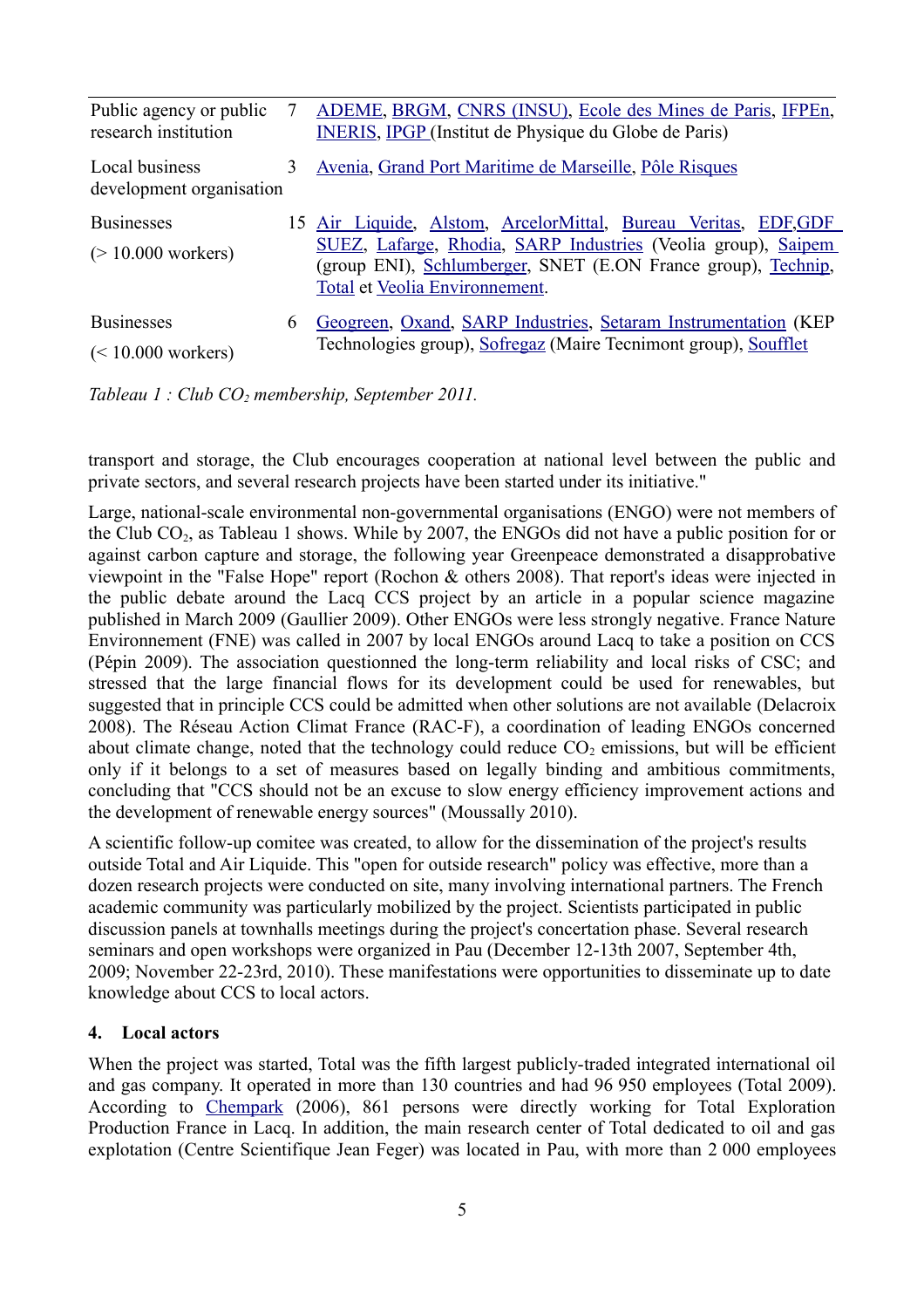(Total and subcontractors) working in this research center. Total is widely established in the Pyrénées-Atlantiques territory, and beyond its own employees it supports a network of economic actors. The balance of local economic and political power clearly tilted towards the largest French multinational.

Locally, the Direction Régionale de la Recherche de l'Industrie et de l'Environnement in Aquitaine (DRIRE)<sup>2</sup> administration represents the interest of the State. DRIRE has the responsibility to investigate the injection authorization request and prepare the decision by the Prefect, accounting for the national public good as well as the local communities and businesses. The DRIRE's key role in organizing the public dialogue will be discussed further in section 7.

The civil society directly engaged in or impacted by Lacq's CCS project involves neighbors, local communities and their elected representatives. The project spreads on 11 cities (see Illustration 6). This makes for a diverse panel of stakeholders and local interests, which can be summarized in three classes of communities.

- Communities close to the capture site benefit from industrial jobs at the Lacq plant. Their economic life directly benefits from the natural gas field, and what to do when it is exhausted is a critical question for them. The direct implication of Total in the local society, education, associations is also a source of positive company reputation. As a measure of the corporate solidarity demonstrated by Total, (Arguizan 2008) writes that over 30 years. Total DDR lend 140 million euros to 500 starting companies in the department.
- The picture is different the other end of the pipeline. The population of wine growers and  $\bullet$ farmers is less affected by the employment situation in the Lacq industrial area. They belong to a territory of about 10 km<sup>2</sup> (1000 ha) officially recognized as producing "Vin du Jurançon", an Appelation d'Origine Controlée (AOC) quality label wine. This is an old tradition, as the first recorded sale of Jurançon wine at the abbey of Saint Vincent dates back to year 988 CE. Through the century Jurancon white wines have undergone ups and downs. Jurancon's royal fame goes back to 1553, when infant Henry IV's lips were rubbed with garlic and wet with wine from the local region at his baptism.
- Patches of the Jurançon territory have started to become residential neighborhoods for the  $\bullet$ larger Pau city.

The position of elected representatives reflects this variety of interests. Mayors in the Lacq basin publicly took position for the project from the start, and made it known to other players at the first CLIS meeting held on June 3, 2008. Mayors from the Jurancon hillsides did not take side during the project's concertation, which occured during the campaign period for municipal elections. After the March 2008 elections, the new Mayor took a stance by questioning Total's responsibility after its departure from the site. This would remain his main negociating position. The strength of the question was backed by the Mayor's position as a professional judge in Toulouse's administrative court, and its seriousness was recognized by the project's management.

Given the industrial history of the region, there are existing environmental NGOs watching over new industrial developments. At the start of the project, they had no defined position on CCS. Two existing associations jointly articulated an explicit argumentation opposing the project : Santé-Environmement-Bassin de Lacq and SEPANSO Bearn. In addition to the arguments against CCS as a technology expressed by FNE, they argued that the project was mostly useless, expensive and risky for neighbors considering the population density and seismic activity (Mauhourat & Lambert-Habib 2008). In addition, a specific association named Coteaux de Jurancon Environmement (CJE) was created by the citizens concerned by the injection project, in order to get informed and mobilize

<span id="page-6-0"></span>This branch of the administration was renamed in January 2011 the Direction Régionale de l'Environnement et de  $\overline{2}$ l'Aménagement et du Logement (DREAL).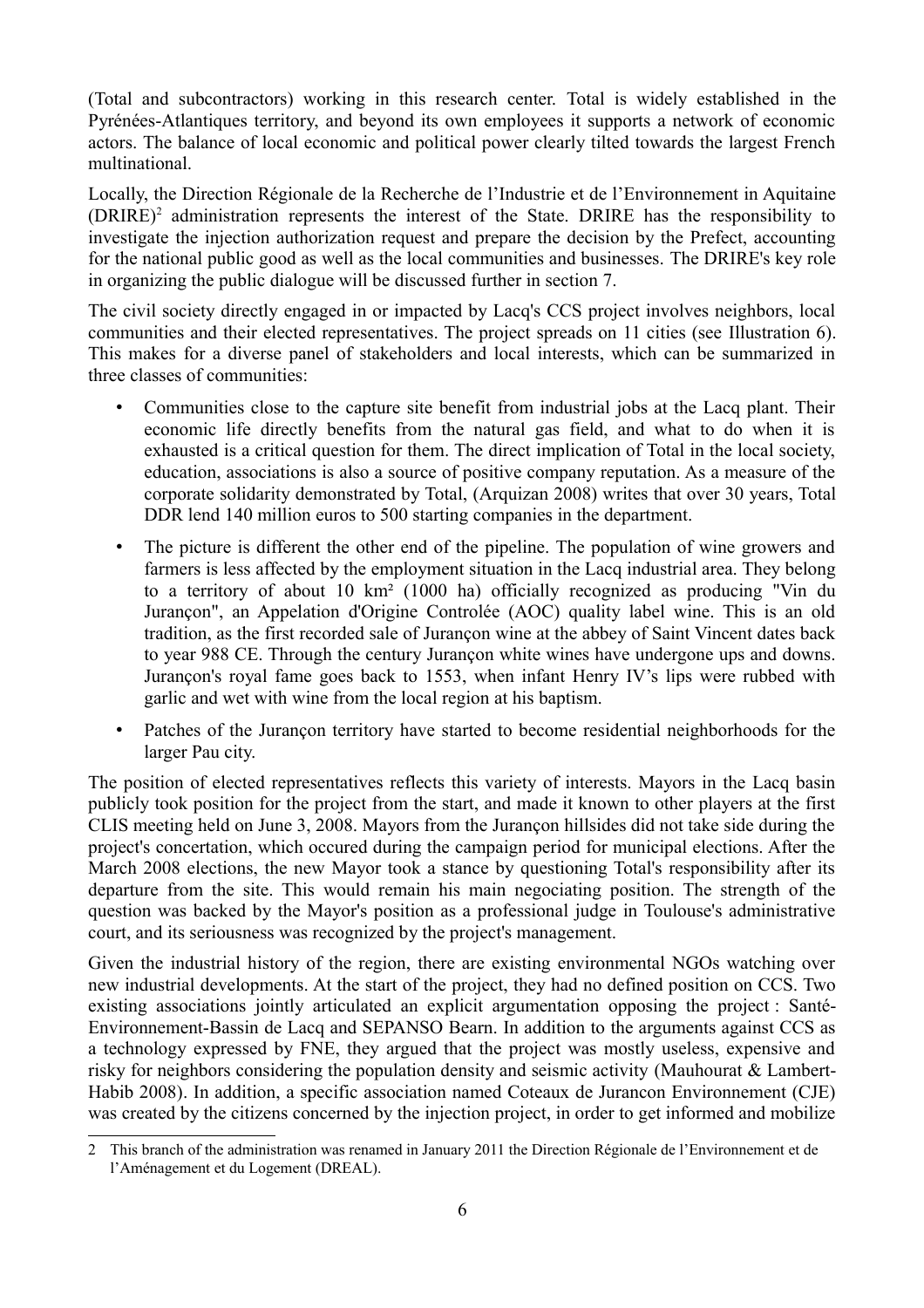| Highest<br>influence |                             |                                                | Préfecture des Pyrénées-<br>Atlantiques<br><b>DRIRE</b> Aquitaine<br>IFP, INERIS, BRGM | European Commission<br><b>MEDDAT / DGEMP</b><br>Lacq basin industrial<br>companies |
|----------------------|-----------------------------|------------------------------------------------|----------------------------------------------------------------------------------------|------------------------------------------------------------------------------------|
| High<br>influence    |                             | Coteaux Jurançon<br>Environnement              | Conseil Général des<br>Pyrénées-Atlantiques                                            | Communauté des<br>communes de Lacq                                                 |
|                      |                             | Santé Environnement du<br>Bassin de Lacq       | Pau town council                                                                       |                                                                                    |
|                      |                             | Sepanso Béarn / France<br>Nature Environnement |                                                                                        |                                                                                    |
| Low<br>influence     | Neighbors                   | Jurançon town council                          | Monein town council                                                                    | Mourenx town council                                                               |
|                      | National press              | Laroin town council                            |                                                                                        |                                                                                    |
| Lowest<br>influence  | Greenpeace<br>international | WWF                                            |                                                                                        | Université de Pau et des<br>Pays de l'Adour                                        |
|                      | No support                  | Low support                                    | High support                                                                           | Highest support                                                                    |

<span id="page-7-0"></span>Table  $2$ : Influence - support mapping of the stakeholders for the Lacq CCS project.

themselves. CJE and Sepanso actively participated in the official public discussions at a level where isolated citizens could not have attended directly.

To structure the list of actors, we organized a stakeholders analysis around the Lacq CCS project, independently from the consulting company hired by Total. Our study was based on face to face interviews in the field conducted in the first semester of 2007, participation at discussion workshops and a bibliographic survey (Pfeifle & A. S. Campos 2008). This describes the situation around September 2008, at the end of the public enquiry phase.

Based on that work, Table 2 locates the various stakeholders in the Influence / Support plane. The key players are those with a both a high influence and a high degree of support for the project. They are located towards the upper right of the matrix. They appear to be the industry actors, institutions and experts. They are allied for the development of the field of CCS in France, and expect that the success of the pilot Lacq will only reinforce this position. Medias, national ENGOs and most but not all town councils had a minor role in the discussions. Ignorance about a new technology could explain why these players did not have a clear position and influence for the future of the industry. Overall, the top-left corner is empty. This shows that no opposition has been influential in the upstream phase of the implementation of pilot Lacq. The social context was favorable.

#### $5.$ Residents of the Jurancon area around the injection site

We send a questionnaire survey to the fraction of the population of the city of Jurancon who lives in the area where the  $CO<sub>2</sub>$  was to be injected. The area is a mix of a rural area with agricultural activity (mainly vinevard) and a low density residential area with mainly wealthy families and a significant proportion of retired people.

The survey was sent nominatively, with a stamped return envelope. Jurancon city has a population of more than 7 000 inhabitants: the survey reached 1 206 mailboxes concentrated in the area of the pilot project. That is roughly one third of the mailboxes of the city.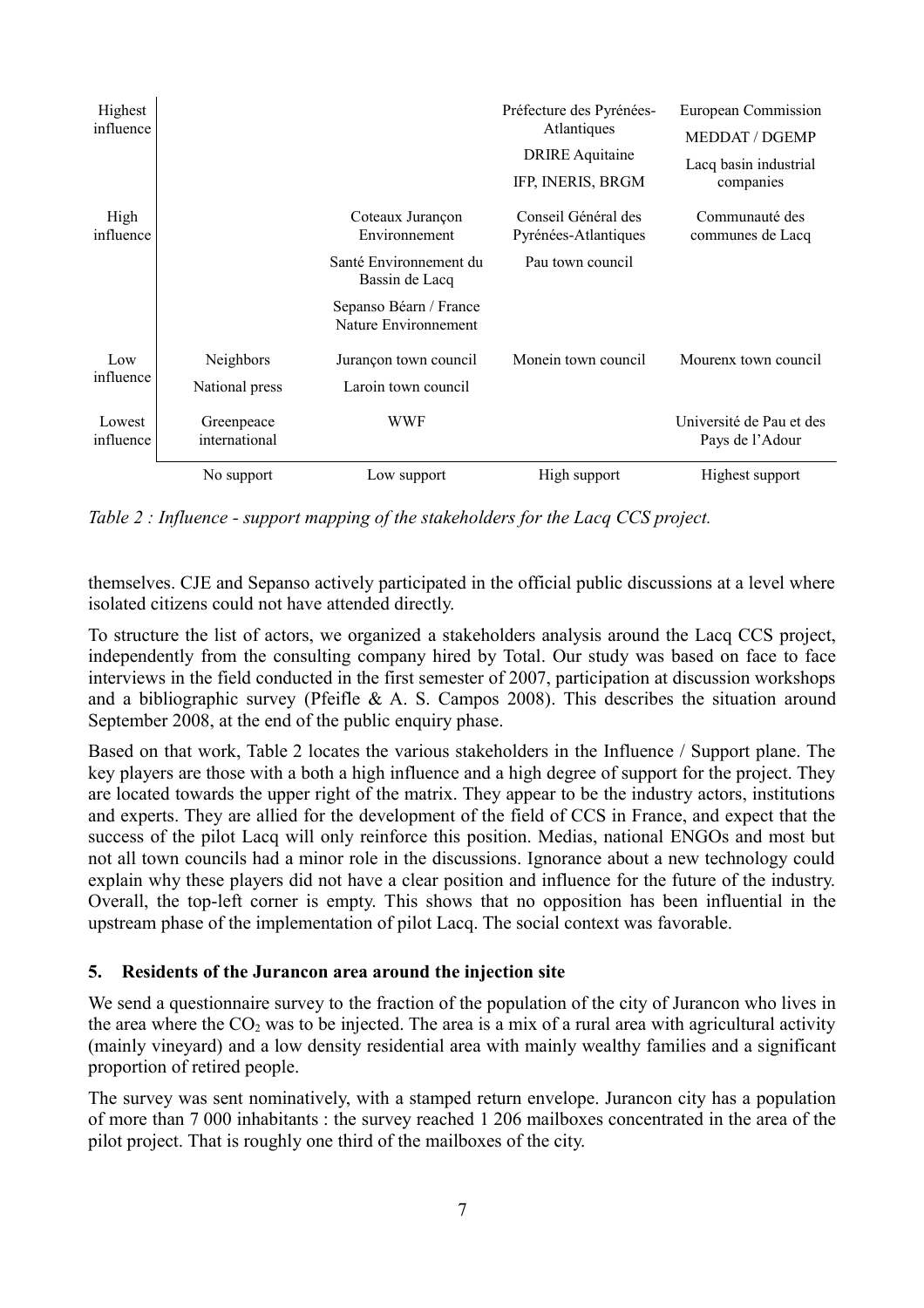The survey was send out in october 2008, after the formal public dialogue but before the authorization. At that time, most inhabitants could have been aware of the project either through the concertation organized by Total in 2007, or through the public inquiry which took place in the summer 2008.

The response ratio to the survey was 14%. Compared to the 8 to 10% response ratio expected for this type of survey, this was satisfying: 167 survey came back, 153 being completed, 14 with clear indication that they were not willing to respond. Those 14 correspond probably to the most radical part of CJE association, who did not want to participate to a survey which was seen as a way to weaken their position.

Given the population of the area, the proportion of retired people in the respondents was a high 42%. The share of respondents salaried in private companies was 28%, salaried in a public organization 12%, independent workers 12%, and unemployed 3%. This response ratio is also good considering also the survey's length: 89 questions. We organized them in 5 parts: general questions about the context, information about the CCS pilot, the concertation organized by Total, the formal dialogue (public enquiry and CLIS), social acceptance.

**5.1. Context.** The first set of questions was about the general and local context of the CCS pilot. We meant to evaluate the sensibility of the respondents to the global environmental and social issues.

To the question "Among the environmental issues, which do you feel to be the more worrisome? (two possible answers)", climate change came first (48%), before water pollution (29%), air pollution  $(26\%)$ , forest destruction  $(21\%)$ , over exploitation of agricultural resources  $(15\%)$ , soil contamination (13%), ozone layer reduction (10%), GMO  $(9\%)$ , and noise (5%).

At the next questions, 82% completely agree or agree with the idea Humankind is completely responsible for the climate change and 91% completely agree or agree that it is urgent to act against climate change. Whenked the question of what to do, the respondents massively answer renewable energies and reduction of energy consumption. Among the  $CO<sub>2</sub>$  sequestration techniques, the respondents choose the biological solutions first (storing carbon in forests), before the geological storage.

This result may reflect a simplistic vision of a biological solution where the  $CO<sub>2</sub>$  is "destroyed", as opposed to a vision of the geological disposal, where  $CO<sub>2</sub>$  is only stored with the risk of leakage.

After the series of questions on the global issues, the survey goes into questions on local issues. And the answers are significantly different than for global questions. When asked which of the local problems is the most worrisome, climate change comes only in seventh position after poverty and exclusion, environmental degradation, globalization, unemployment, technological risks and safety/terrorism.

5.2. Information about the CCS pilot. Although information has been spread through newspapers, meetings organized by TOTAL, and the formal public dialogue, there was still 7% of the respondents who said they had no information. About 40% indicated that they became first informed in 2007 (concertation organized by TOTAL), another 9 % at the beginning of 2008, 28% in the summer of 2008 (during the public inquiry) and 16% in fall 2008 (at the time of the survey).

When asked about how they were informed about the project, 41% of respondents cited the local press and other media. Total's newsletter sent by mail and the information meetings were the information source for 27% of the respondents. The rest got mainly their information by word of mouth (24%). Only 10% of respondents declared to have accessed Total internet site or others internet sites. Yet 55% of the respondents declared that the information they have on the pilot is not sufficient.

When asked to indicate the interesting aspects of the pilot (several answers permitted), the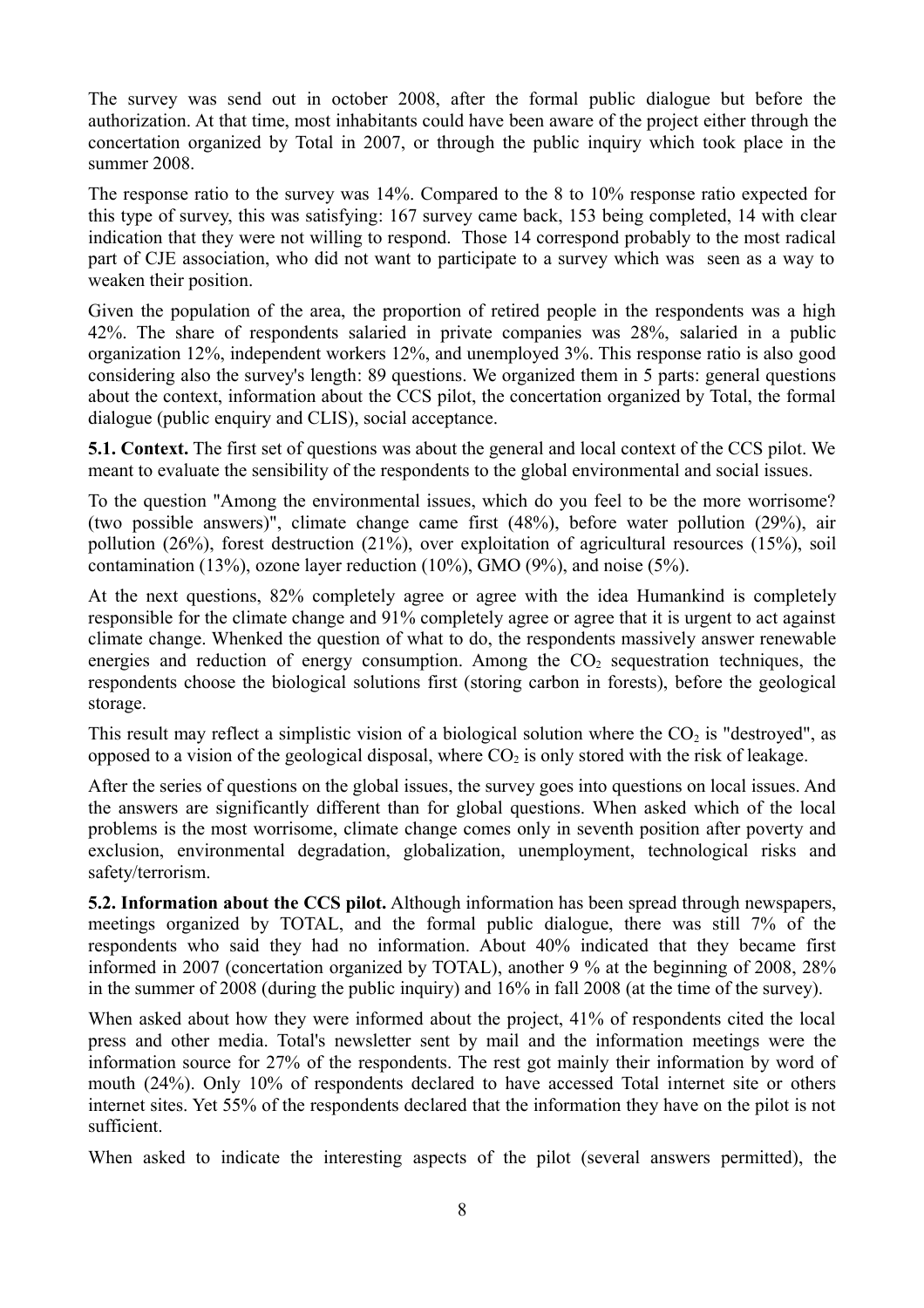respondents massively cite the scientific interest (65 responses). The economical development (29 responses), employment (27 responses), industrial attractivity (23 responses) are also cited, but less.

**5.3. The concertation organized by TOTAL.** 40% of the respondents knew that Total organized concertation meetings. This information came to them mainly by the press (57% of respondents). Only 13% of the respondents were present at those meetings. Even less (7%) had knowledge of the proceedings and outcome of the the meetings.

When asked "which information source can provide you additional information on the project" (several answers permitted). Scientists come first (60 answers). National environmental associations come second (35). The less often answered information sources were Total, the local politicians and the local associations, with about 20 citations each.

**5.4. Formal public dialogue (organised by the Prefect)**. 70% of the respondents said that a public inquiry was important to take account of the neighbors' interest in the project. But only 9% said that they participated effectively to the public inquiry. 33% of the respondents declared that they have heard about the existence of the Commission locale d'Information et de Suivi (CLIS), and only 10% had been informed of the results of its first meetings.

**5.5. Social acceptance** The storage of  $CO<sub>2</sub>$  is re-using an old gas extraction well. People in Jurançon are used to see in the landscape gas wells and gas pipe manifolds which have been operating for more than 40 years. When asked if they felt that Total had a good risk management on those wells and pipes: 40% responded yes, 18% no, and 40% did not know. 31% declared having experienced some nuisance from these installations, while 69% had no nuisance.

We asked if there was still a need to negotiate on the pilot's implementation: a majority of respondent  $(51\%)$  were positive. A small minority  $(15\%)$  felt there was no need for additional negotiation, and one third had no opinion. These answers come after the public consultation.

Asked about who should participate in the negotiations on the pilot's implementation, respondents covered a wide range of stakeholders as follows: Neighbors and their associations (35%), local elected representatives  $(25\%)$ , environmental associations  $(22\%)$ , local services of the State  $(13\%)$ , and other interested industrials  $(5\%)$ .

Finally, we asked under which conditions could the respondent subscribe to the project (several answers permitted). Environmental protection guarantees came first (72 answers), along with safety guarantees (68 answers) and guarantees on the long term future of the injection site (51 answers). A few responses mentioned respect of the cultural heritage (21 answers), jobs creation (20 answers), and financial compensation (15 answers). Five respondents answered that the existing conditions were enough, as opposed to 32 who indicated that they would not accept the pilot under any condition.

Results to the questionnaire confirm the wide mental difference between the local and the general scales. Locally, social issues and local environmental issues are felt more important than climate change, probably seen as too far from immediate concerns of people.

Results on information shows that it arrives mostly through mass media (the press) and word of mouth. There is a low proactivity in the search of information. Results also suggests that people have well constrasted opinions on the quality of their information sources. The low use of the available information could be due in part to the mistrust in information provided by TOTAL. Our results here are similar to those found by (Huijts et al. 2007) and other opinion surveys reviewed by (A. sofia Campos et al. 2010).

Having started at the beginning of 2008 before the public inquiry, the CLIS had met several times at the time of the opinion survey, its proceedings were available on the web. Answers about the CLIS and about the public enquiry corroborate the idea that, except for radical opponents, people have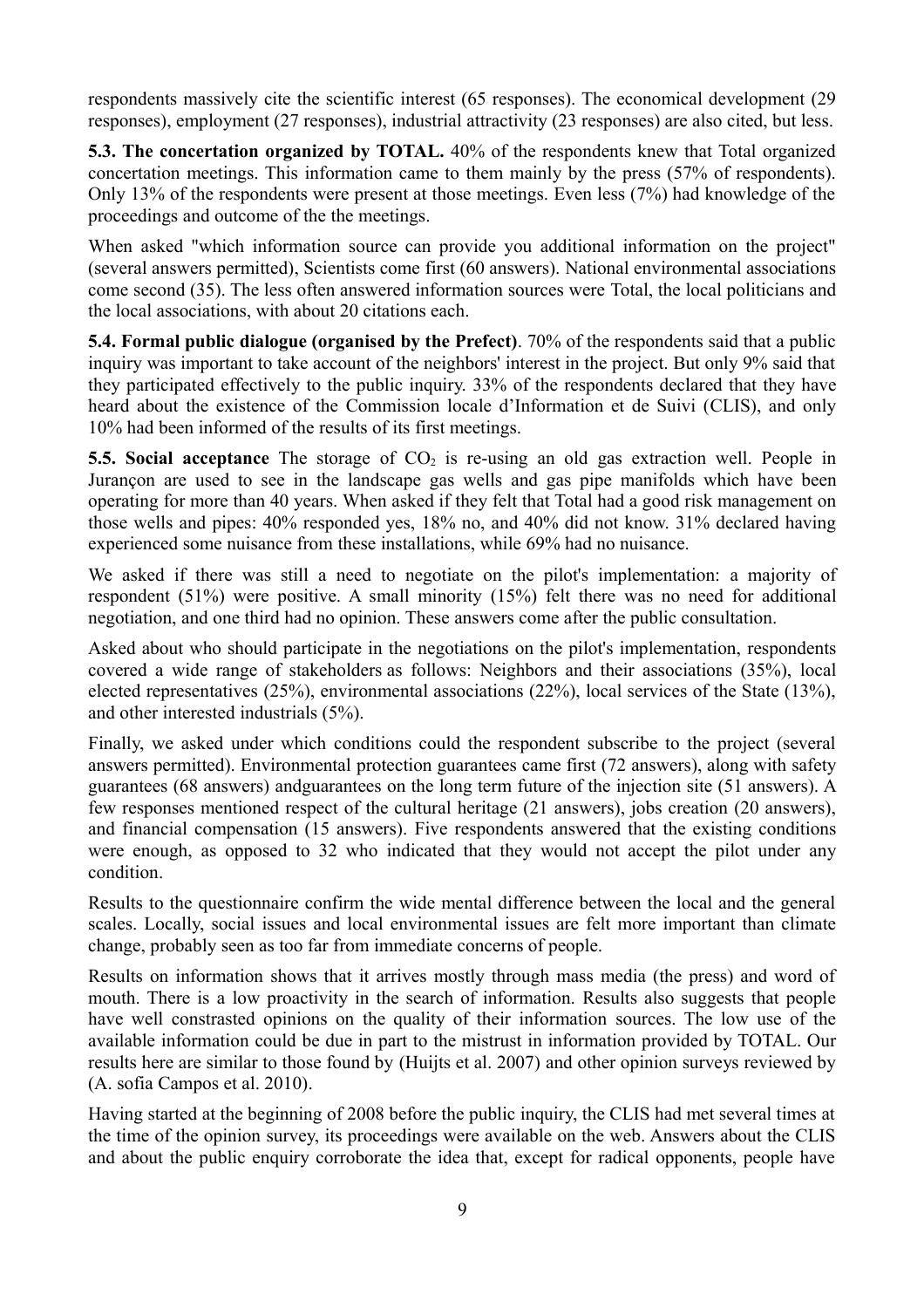low motivation for direct participation in the formal public dialogue organized by the law. This result fits with the general conclusion of (Fourniau 2011) that the French model of public debate is waiting for a rebound (Pancher 2011).

Since most people do not engage themselves in the concertation, to them the cost of negotiation is very small. This may explain why the demand is so high. Even after the significant diligence of the industry and administration, most respondents asked for more discussions regarding environment. safety and long term follow-up. This points at the relevance of an enduring negociation commission, the CLIS, as opposed to the one-shot public enquiry.

## 6. Announcement, social characterization and concertation (2007)

Illustration 3 shows the project's timeline. The final investment decision was taken at the end of 2006, and the first press release occurred on February 8th, 2007 (Total 2007b). The project initially aimed to inject up to 150 000 t  $CO_2$  starting at the end of 2008. The costs -60 million euros capex, plus  $10M\epsilon$  per vear opex- are supported privately by Total. A scientific committee advises the project and allows to maximize the research spillovers to the academic world. All leading geological research institutions in France: Institut Français du Pétrole (IFP); Bureau de Recherches Géologiques et Minières (BRGM); Institut National de l'Environnement Industriel et des Risques (INERIS); University of Pau Pays de l'Adour (UPPA); Institut de Physique du Globe de Paris (IPGP) as well as TNO are scientifically collaborating.

Total's outreach activities, comprehensively reported on their website (Total 2008) were voluntary and started well in advance of the administrative process. C&S Conseils, a specialized communication consulting company from Paris, helped to study the social context, define the methods, conduct the concertation and write the associated materials. The initial announcement was closely followed by a public information meeting held at Jurançon in March 2007. This was held with neighbors of the Rousse future injection site. Globally, there was no negative feelings at this meeting. The discussions were rather questions about the possible consequences, noise or visual impacts, zoning change and financial compensations for the city.

A social characterization study to organize the concertation was performed next. Between June and September 2007, C&S Conseils conducted about forty interviews with local and regional actors: elected representatives including all the mayors of the cities crossed by the pipeline, administrations, associations, businesses; and with the members of the project's scientific follow-up committee. The study led to the concertation itself, that included:

- $\bullet$ Commitment to a "Charte de la concertation" (Total 2007a) in which the company states the transparency guidelines according to which it promises to conduct the concertation. A guiding principle was that "All participants to public dialog do not take part in the final decision but all participants in the decision making take part in the public dialogue. "
- $\bullet$ Publication of a 52 pages brochure (C&S Conseils 2007a) and its 8 pages synthesis (C&S Conseils. The documents are organized around four topics: climate change; the CCS technology; the goals and characteristics of the pilot project; and the impacts and conditions of implementation.
- A section of about 10 pages on climate change, CCS and the project on Total.com web, and an exhibit on the project displayed at meeting places and at the Pau airport.
- Oral presentations and Questions/Answers sessions at three public meetings organized in the  $\bullet$ town-halls of Jurançon, Pau and Mourenx. A total audience of about 300 participants attended the meetings, each about two and a half hours. Talks by Total representatives were complemented and discussed by national experts from outside the project.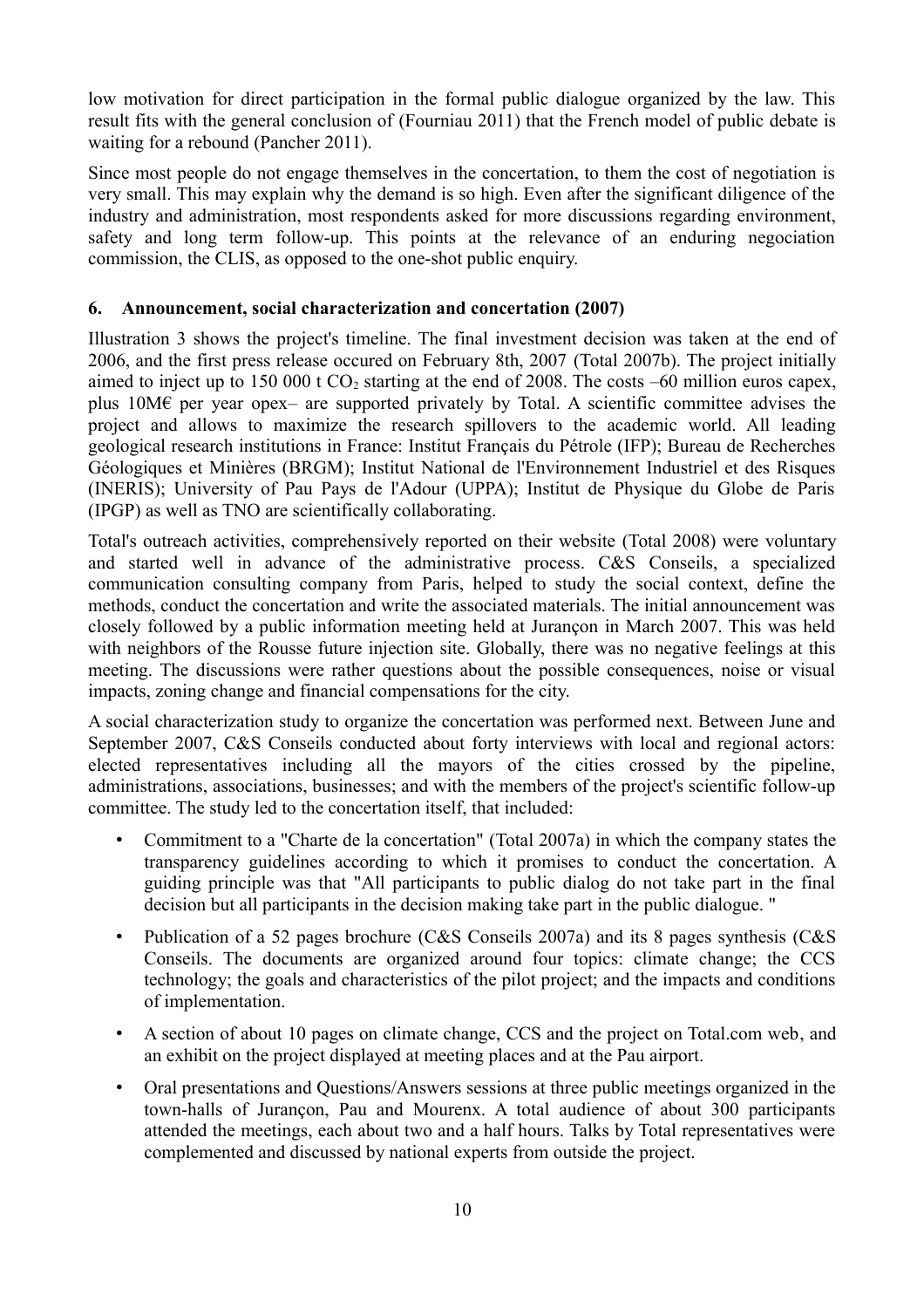Meeting summaries were published on Total's website (Total 2008). Discussions with the public about local effects were related to security, land value, image risks for other activities like wine growing and visual impact on the site. Discussions on regional effects centered on economic attractivity, industrial development, jobs and fiscality. General discussions on CSC examined its costs, scale, additional energy needs, regulation, public subsidies, long term responsibility and risk control.

According to (Total 2008) the outcome of the concertation was first a clarification the agreements and disagreements. All participants agreed that: climate change is an urgent issue; increasing energy conservation, efficiency and renewables is more important than CCS; a governance open to civil society is a goal to reach; the project contributes to the economic renewal of the area; and security and mastering the risks is an absolute priority. There was two points of dissent: the potential of CCS against climate change; whether CCS should be regulated under the Mining code or the code of the Environment, a point liked with the question of the legal status of  $CO<sub>2</sub>$  (waste or not).

There was several substantive outcomes of the concertation. First, an information day on climate change and its mitigation was decided, held on October 2nd, 2008 in Pau's historical congress center (Penot 2008). Second, it was agreed to continue the dialogue by setting up a local commission on information and follow-up (Commission Locale d'Information et de Suivi, CLIS). Third, Total promised they "will help local projects related to climate change mitigation (provided they are supported by the city)", and that discussions on taxes could be opened. Fourth, after the concertation the project's neighbors formed an association: Coteaux du Jurançon Environment (CJE), officially registered on January 16th, 2008. Fifth, the technical plan was amended to decrease the visual impact and the noise. It was decided to locate the compressor at the injection site inside a shelter.

#### <span id="page-11-0"></span>Formal dialogue and authorization (2008-2009) 7.

In France, large industrial projects have traditionnally been justified by public service (utilité *publique*) and technical progress. The State had the ultimate authority, caring for the general interest in the second half of the twentieth century under the overarching goal of building a modern nation. Today, this centralized viewpoint is fading in popularity. Civil society demands more and more to be associated in decision-making processes on spatial planning or large industrial projects. This opening of the public decision to include more the citizens has been formalized in a stream of legal rules started in the mid-seventies with the environmental impact assessment law (République Française 1976) and reviewed by (Pelchat 2002) in the context of the Aarhus convention.

Total filed the formal authorization request (Demande D'Autorisation d'Exploiter) with the Prefecture des Pyrénées Atlantiques in April, 2008. The Préfecture des Pyrénées-Atlantiques, representing locally the French State, was in charge of examining the permit request. This was the first CCS project to be processed in France. The central ministry send a framing note to the Prefect (circulaire MEDDAAT du 14 février) early 2008. This note was based on the existing national regulations on mining, waste, industry and transportation, and closely considered the draft of the EU Directive on CCS was closely considered, even if it was not legally in place yet.

At the same time, the construction of the legal framework was informed by the available expertise on CCS, such as the one provided by the BRGM for example. France's comments on the EU CCS Directive draft, accounted for the hearings of the managers of Total's project. Thus, the project contributed to the formation of the legal and social regulation of CCS in Europe.

During the spring of 2008. Total continued the communication and dialog meetings with mayors and neighbors, including a workshop with the Jurançon municipal council in July 2008, and an open site visit complemented with an information letter to neighbors in December 2008. Total maintained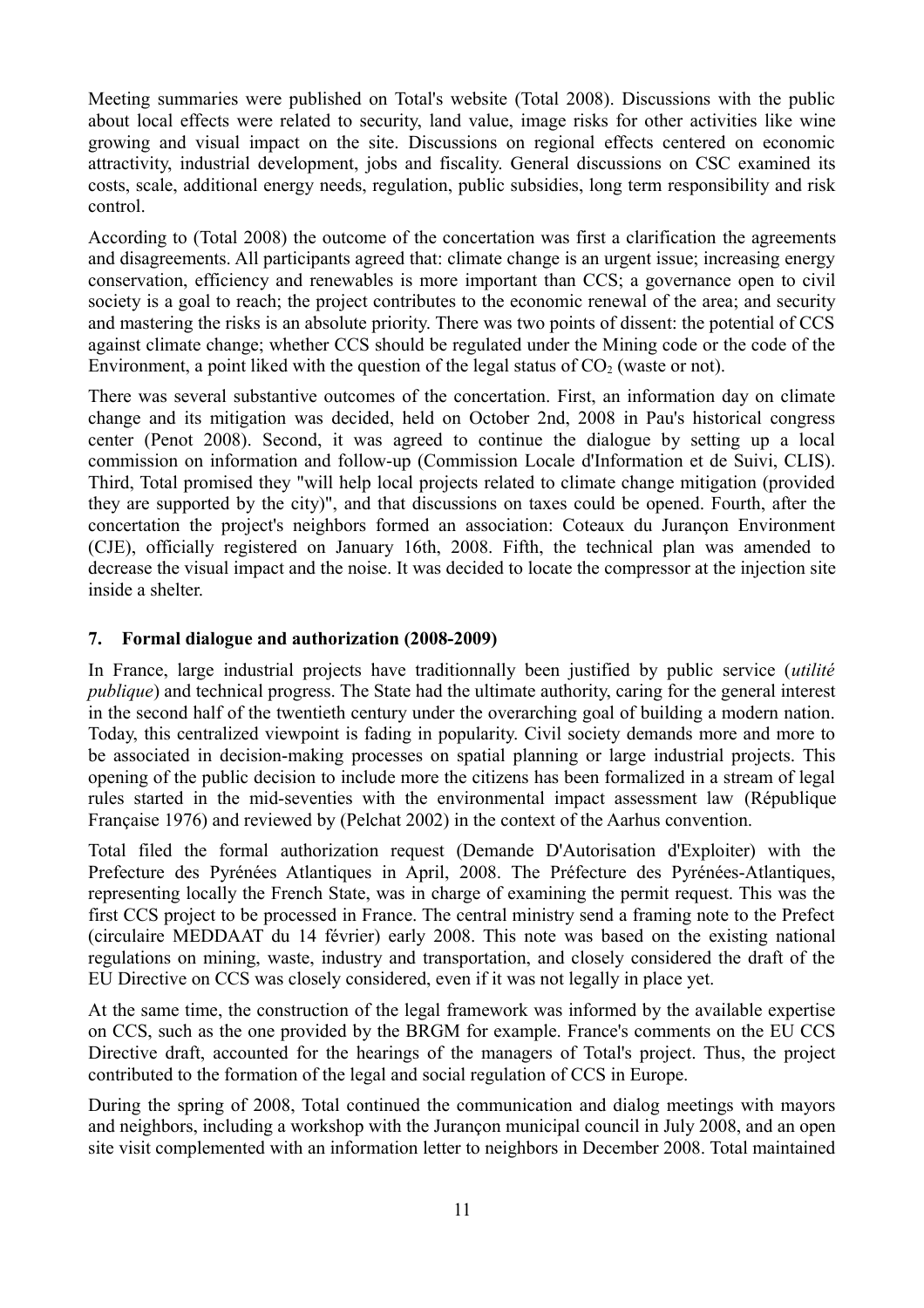a dedicated telephone line for enquiries about the project, and published a quarterly newsletter.

Formal discussions on the project were conducted mostly at the CLIS ad-hoc commission. It was officially enacted on April 30th, 2008 by the Préfecture des Pyrénées Atlantiques. In the absence of CCS law, the CLIS was created using the legal model of commissions established to follow-up landfills and the Crétacé 4000 CLIS. It includes the various components of the social body: 1 State representatives; 9 locally elected officials; 2 delegates from workers' unions; 4 from associations; 5 experts and 4 Total employees. The CLIS was established to discuss the authorization request and will sit at least for all the project's life. It met 8 times between June 2008 and December 2009.

The CLIS hears formal reports on the project from Total and experts like the BRGM. Its website (Commission Locale d'Information et de Suivi 2010), hosted in Préfecture's official website, provides access to the discussions reports and a significant range of supporting material. The CLIS visited the installations twice. At the first visit, it discussed on site with neighbors, ultimately making a press release about the project, but did not conduct a formal public meeting at the storage site. The CLIS also asked for and heard a report on the history of accidents with natural gas in the area, reviewed the monitoring plan, security exercises, a local perception survey. It reviewed and improved the authorization document draft.

Associations opposing the project, CJE and SEPANSO Béarn (a federation affiliated to France Nature Environment), participated actively in CLIS meetings. At the outset, CJE was initially motivated to learn and understand. Its approximately 120 members are from diverse socioprofessionnal background, and includes both rural people established in Jurançon from a long time and newly arrived inhabitants. Moderate members are ready to discuss with Total. At the end of the summer 2008, the association was not ready to organize big demonstrations, but could mobilize reliably a more radical fraction in total opposition to the project, protesting for example in front of the injection site during the CLIS site.

- $\bullet$ CJE's scientific advisor summarized the objections in a column published in a leading national newspaper (Pépin 2009). Total was generally depicted as a big bad corporation that cannot be trusted to develop CCS acceptably, viewing its concertation efforts as mostly marketing and communication. The risk analysis was criticized for not considering massive release scenarios, and the security exercise for not directly involving neighbors.
- Opponents to the project questioned the independence of the BRGM, involved both in the  $\bullet$ project and in reviewing Total's permit request. CJE argued that the project could have been reviewed by an inter-disciplinary panel including foreign experts. BRGM replies with four arguments. First, BRGM is legitimate to examine the permit request because it is the public reference establishment for geosciences. Providing technical expertise to the administration is one of the core missions for which it has been created by the government. Second, the assessment was made only for the aspects in which the BRGM was competent, the expertise was conducted by a newly created unit of 13 specialists of security and impacts of  $CO<sub>2</sub>$ storage (Bureau de Recherches Géologiques et Minières 2009). Third, this unit's personnel was not implicated in site selection and characterisation studies, and BRGM's researches currently led in partnership with Total at the Rousse site are disjunct from the injection permit request. Finally, it would have been difficult to find CCS experts, that were never involved in a joint research project with Total.
- Disagreements about the share of CCS in climate policies persisted. Opponents stated for example that IEA CCS scenarios are over-optimistic. SEPANSO raised these issues. They were not accepted as relevant by the CLIS, as they pertains to a national debate on policy choices between energy efficiency, renewables and cleaner fossil fuels.
- The opposition requested more technical reports release. Total argued commercial reasons to  $\bullet$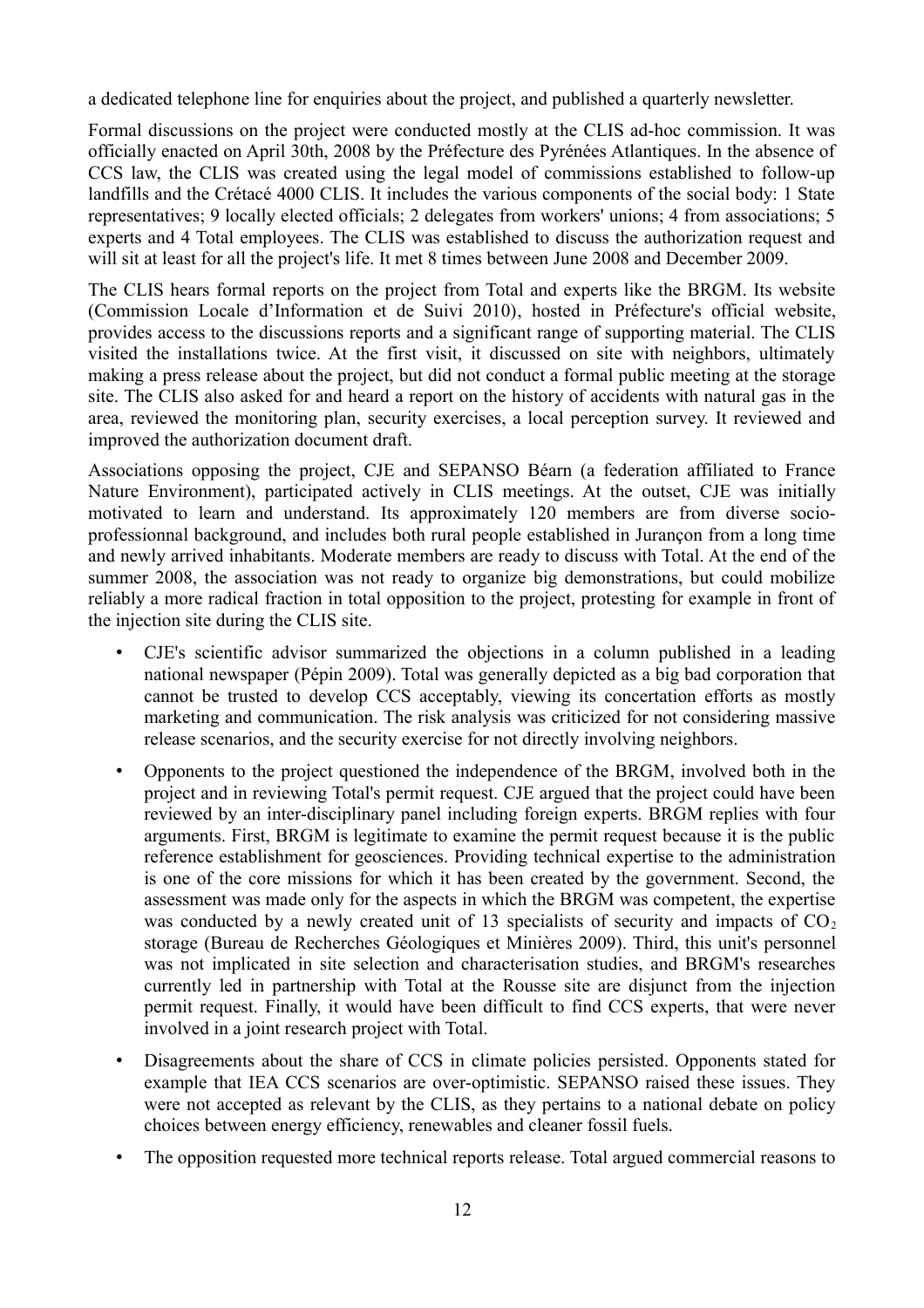keep some documents non-public, but invited the experts to consult them on their premises. The CLIS president noted that the legal recourse against the permit may hinder transparency.

An administrative public enquiry was held from July 21 to September 22, 2008 in 4 cities. Participation was very weak in Lacq, weak in towns along the pipeline, 90% of the comments were received in Jurançon. CJE criticized this administrative public enquiry on the grounds that it was conducted during the summer vacations, and the final advice was positive while 56 out of the 60 recorded comments were negative (Préfecture des Pyrénées Atlantiques 2008). The surveyors indeed assessed that the replies by the project-holder to the objections raised by the citizens were satisfying. The survey is not a vote, and 60 self-selected voices, that is less than 1% of the population, are not representative.

A final technical problem had to be examined before injection: signals from the three seismic sensors at the bottom of the well were lost, probably because a broken optical fiber. Total proposed to replace the sensors, but since that would take 9 months, to start the injection in the meantime. Without the sensors at the bottom of the well, the seismic monitoring network would comprise only the 7 sub-surface sensors, buried 200 meters. The permit specified that it was the operator's responsibility to determine the necessary number of sensors. Total's case that the incomplete network would be enough to monitor the site integrity was reviewed positively by two independant experts teams, so the Prefect did not cancel the autorization.

Municipal elections were held in March 2008. The project was not a stake of the campaign debates, as it was a politically risky topic with little to gain. The newly elected mayor in Jurançon initially took a stance against the project, backed by an unanimous vote of the municipal council. The building permit for works needed at the injection site was not granted immediately, it had to be revised

Besides Jurançon's Mayor and the Lacq's cities community (communauté de commune de Lacq), other local elected leaders were mostly abstent from the negociations. Starting from that tense relationship, after several discussion meetings and site visits the Jurançon's Mayor position evolved and became favorable to the project. The move dissatisfied a fraction of the population. A partnership agreement was signed in April 2009. The agreement was described by Total (De Marliave, personnal communication, 6/10/2010, our translation) as follows:

Total has signed multiple patronage and sponsorship agreements in the Aquitaine region for decades, and Total Exploration Production France (TEPF) has a 50 years history on these oil production sites. This new storage project was hence framed in the broader context seeing the end of TEPF activities in Lacq and the satellite fields by the end of 2013, due to gas reserve depletion. This decline of an historical activity important for the region is subject to a policy of support and assistance in regional re-industrialisation. It is also notable that the  $CO_2$  injection required to stop the natural gas production from the well, which was modest but nevertheless represented a direct income for the town.

Within this overall framework and without any mention of specific Rousse pilot, a sponsorship agreement in the amount of  $\epsilon$  1.5 million was signed with the municipality of Jurançon to assist in the implementation of community projects especially in the field of sustainable energy (solar panels). More recently, the press echoed a sponsorship agreement of TEPF for the Region (an amount of  $\epsilon$ 5 million was mentionned). This agreement is linked to the reduced activity of TEPF due to the end of the gas exploitation, and its connection with the storage project is all the more tenuous that the project has been underway since May 2013.

We found indeed that the sponsorship agreement was not all new money specific to the new storage project, but rather a consolidated reapraisal of already granted helps.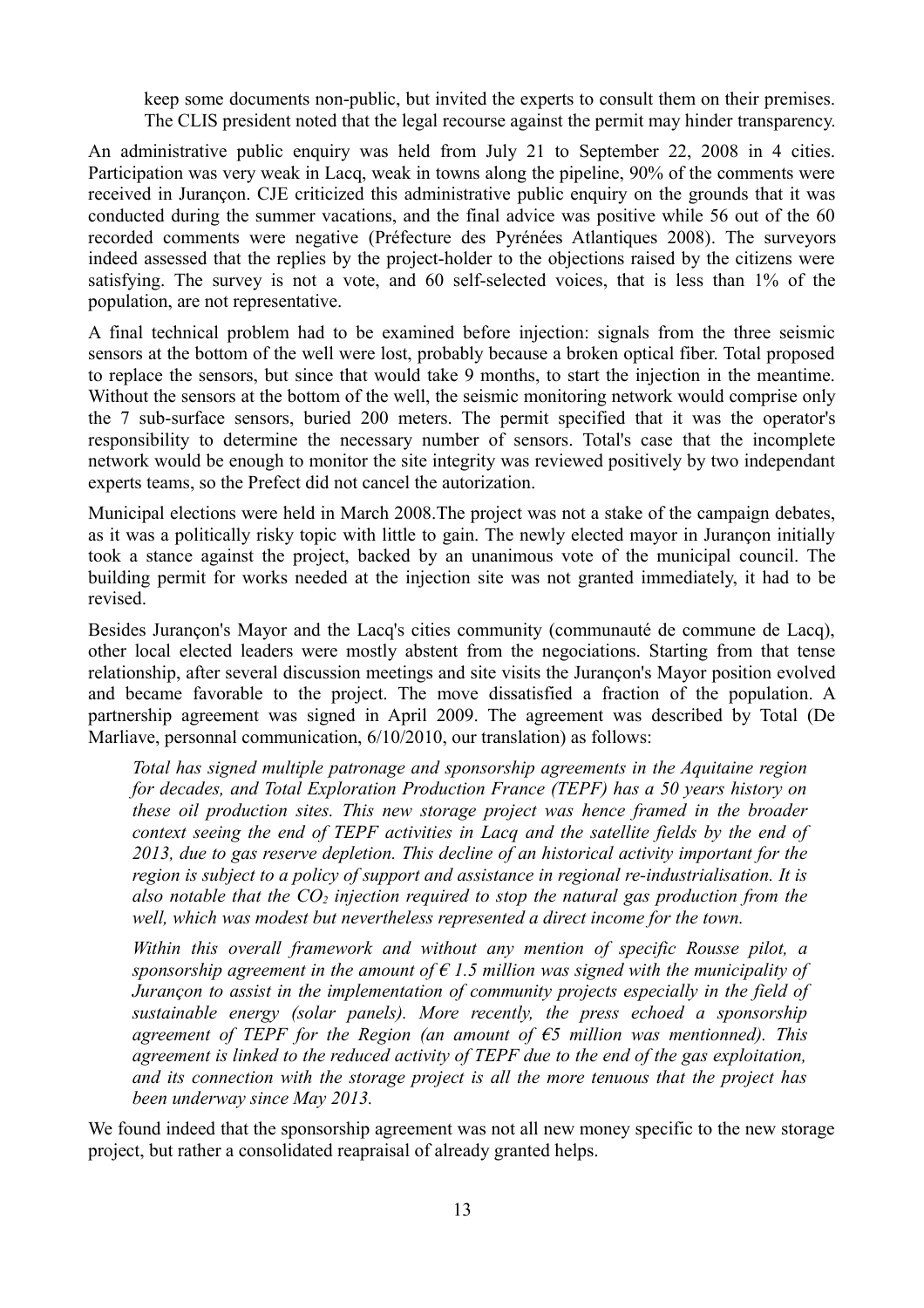The capture, transport and storage project was permitted on May 13, 2009, that is 27 months after the initial press conference. There are no injection taxes. On January 11, 2010, Valérie Letard, State secretary in charge of green technologies and climate negociations, with Christophe de Margerie, Total CEO, inaugurated the carbon capture and storage research pilot.

#### **Operations (2010-2012)** 8.

The following summary of the project's operational phase is based on Monne (2012). At the Lacq plant, an existing boiler (constructed in 1957) was revamped for oxycombustion, adding recirculation. With four 8 MW burners, the 30 MWth oxyboiler produced 40 t/h of high pressure water vapor at 60 bars, 450°C. This boiler was fed by an Air Liquide's Air Separation Unit (ASU) which produced 240 tO<sub>2</sub>/day. The flue gas was then processed through a cooler, a wet  $CO<sub>2</sub>$ compressor and a dehydration unit.

All those treatments allowed to produce a gas containing 92%  $CO_2$ , 4%  $O_2$ , 3,7% Ar and 0,3%  $N_2$ which was then transported through an existing pipeline to the injection site in Rousse.

At the Lacq plant, the ASU worked to nominal specifications, the boiler worked well. The main technical problem encountered was corrosion in the wet stream compressor which led to a significant downtime in 2010. Temperature and pressure conditions at the third stage of the compressor make water and NO<sub>x</sub> remaining in the stream to condense as corrosive nitric acid. After various modifications (lowering of the cooling point, increasing drying), the system restarted in August 2010. During the rest of 2010, it was cautiously operated below maximum capacity. The problem could have been avoided by using a stainless steel compressor, or by using glycol washing rather than water washing. These options would have been significantly more expensive, and engineers did not expect the concentration of NO<sub>x</sub> at the boiler's exhaust to be as high as 500ppm.

At the Rousse platform, the gas was compressed to be injected in the reservoir at -4000m. The injection compressor worked on design, but an operation error during a restart led to particles entering the cylinder and required repairs.

One of the main concerns being the rupture of the well due to a seismic event, a comprehensive seismic monitoring system was operated: three microseismic sensors at the bottom of the well and a network of seven 200 m wells with four microseismic captors each. The system was sensitive enough to localize a magnitude -1 seismic event with a 250m error margin. Operation rules prescribed to stop injection in case of an event of magnitude 3 or higher<sup>3</sup>.

The three microseismic sensors at the bottom of the well failed to function before the beginning of operations. Opponents argued that this was a cause to cancel the project's authorization. In reply, Total demonstrated that the surface microseismic network provided good enough monitoring, to the satisfaction of the administration. After one year of operations, the failed bottomhole sensors were replaced during a well workover. Inspection of the tubing during this workover showed no corrosion in the tubing.

Seismic monitoring in operation recorded three events with magnitude between -1 and -0.3. The bottomhole sensors recorded numerous seismic events with at magnitude between -3 to -1,5 which is too low to impact reservoir's integrity and hard to localize. Their interpretation and attribution to natural or man-made causes is ambiguous because there was no baseline with bottomhole sensors. The seismic baseline was acquired with the surface network only, and showed the activity of the

<span id="page-14-0"></span><sup>3</sup> The energy contained in earthquakes is qualified using the Richert magnitude scale. A magnitude -1 event releases about 2 kJ. This is the muzzle energy of a standard NATO rifle round. The scale is base 10 logarithmic. A magnitude 1 event releases a thousand times more energy than a magnitude -1 event, and a magnitude 3 event a million times more than a magnitude -1 event. Events with magnitude lower than 2.0 are called microearthquakes and normally cause no damage to life or property, and are very rarely felt by people.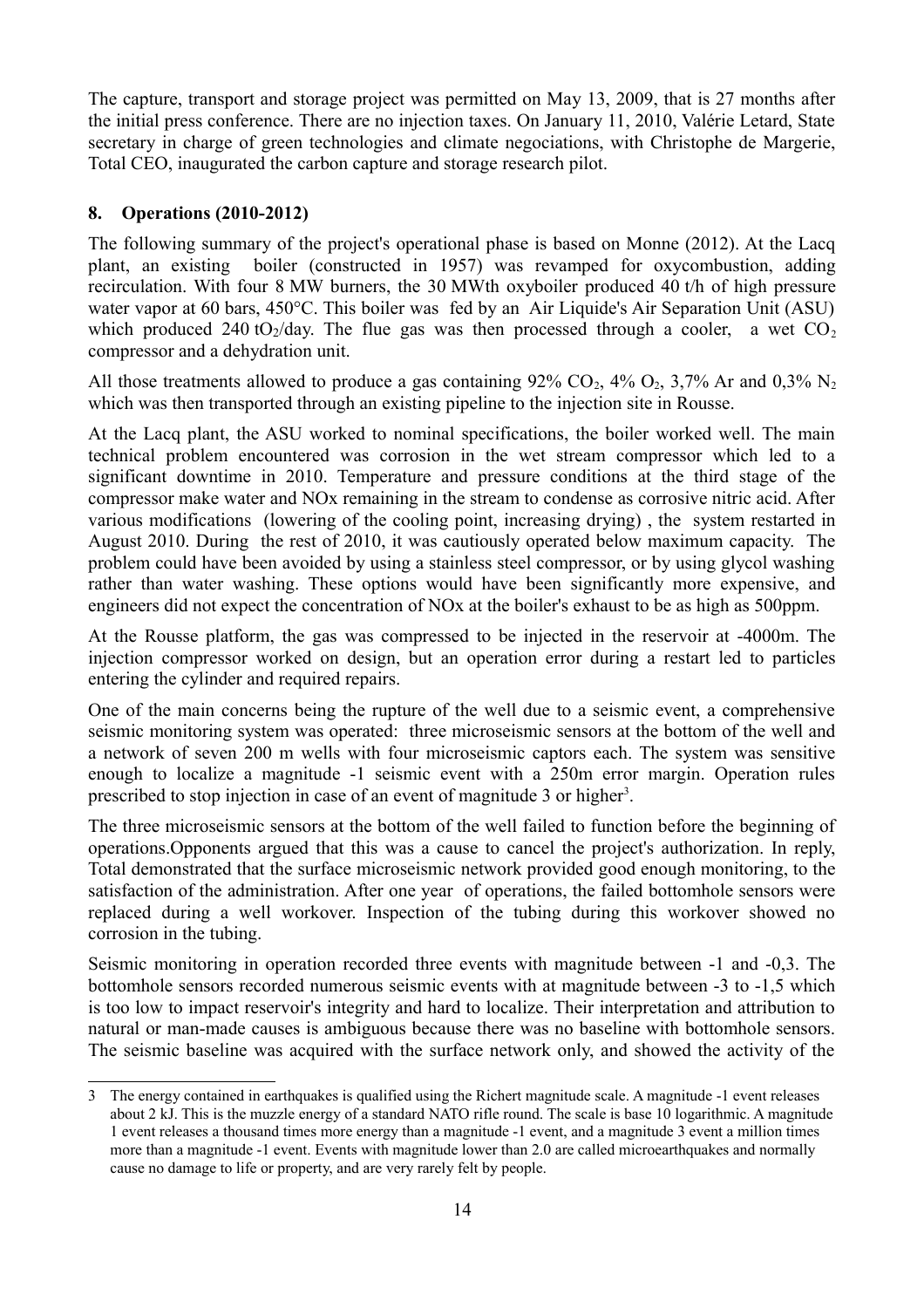nearby Pyrénées mountain range.

The pressure in the reservoir increased with injection and is forecast to reach around 100 bars at the end of 2013. This is consistent with the higher of the two model simulations performed before observations. There is no evidence of either increase or decrease of the injectivity index. This is also in line with theoretical studies. It is forecasted that in two or three centuries, most carbon dioxyde will slowly fall towards the bottom of the reservoir, leaving the well area methane-rich.

Monne (2012) argued that the majority of theses issues are normal operational risks for this kind of engineering projects, not specific to the CCS innovation. He also reported that because this was an innovative project, the company was expected to reply to the media urgently when anything out of order happened.

A comprehensive ecological monitoring plan was conducted. Concentration, fluxes and isotopic composition of  $CH_4$  and  $CO_2$  in the ground were measured in 35 places, twice a year in autumn and winter. Water was analyzed in four springs every six months, five rivers and aquifers. Annual flora and fauna inventories revealed no change since 2009.

To sum up, until October 2012 the project injected 47 000 t of  $CO<sub>2</sub>$ , demonstrating the technical and social feasibility. The closing and post-closure phases will also be innovations, from technical and administrative point of views.

#### The broader social impact, evidence from the press  $9<sub>1</sub>$

To assess the project's social impact beyond the Lacq - Jurançon axis, we researched the main newspapers in France, looking in their online archives for mentions about CCS, over 2005-2012.

At the national scale, we looked at three influential general news titles Le Monde, Liberation and Le Figaro, and the two influential business news titles La Tribune and Les Echos. We observed that the Lacq project was mentionned only sporadically, always in the context of the more general question of CCS. More precisely, since 2007 on average CCS is mentioned about once per month in these journals (about 15 times per 3 months, for 5 journals), with the exception of the last quarter of 2009 when the Copenhaguen conference was discussed. We conclude that this local project never became an object of debate at the national level.

In the region of Aquitaine, the dominant newspaper is *Sud Ouest*. This daily journal, founded in 1944, is France's third largest regional newspaper with about a million paper and online readers according to themselves (Sud Ouest, 2013, based on an Audipresse One 2011 study). Over the 2005-2012 period we found 126 articles mentioning the project. The median text length was 281 words, average 322, minimum 41, maximum 1 410. The sample includes about 15 duplicates (generally not published on the same day), since the journal shares editorial content in its 21 local paper editions and its website. Illustration 4 shows the time distribution of these articles.



<span id="page-15-0"></span>Illustration 4: Mentions of Total's pilot CCS project in the journal Sud Ouest.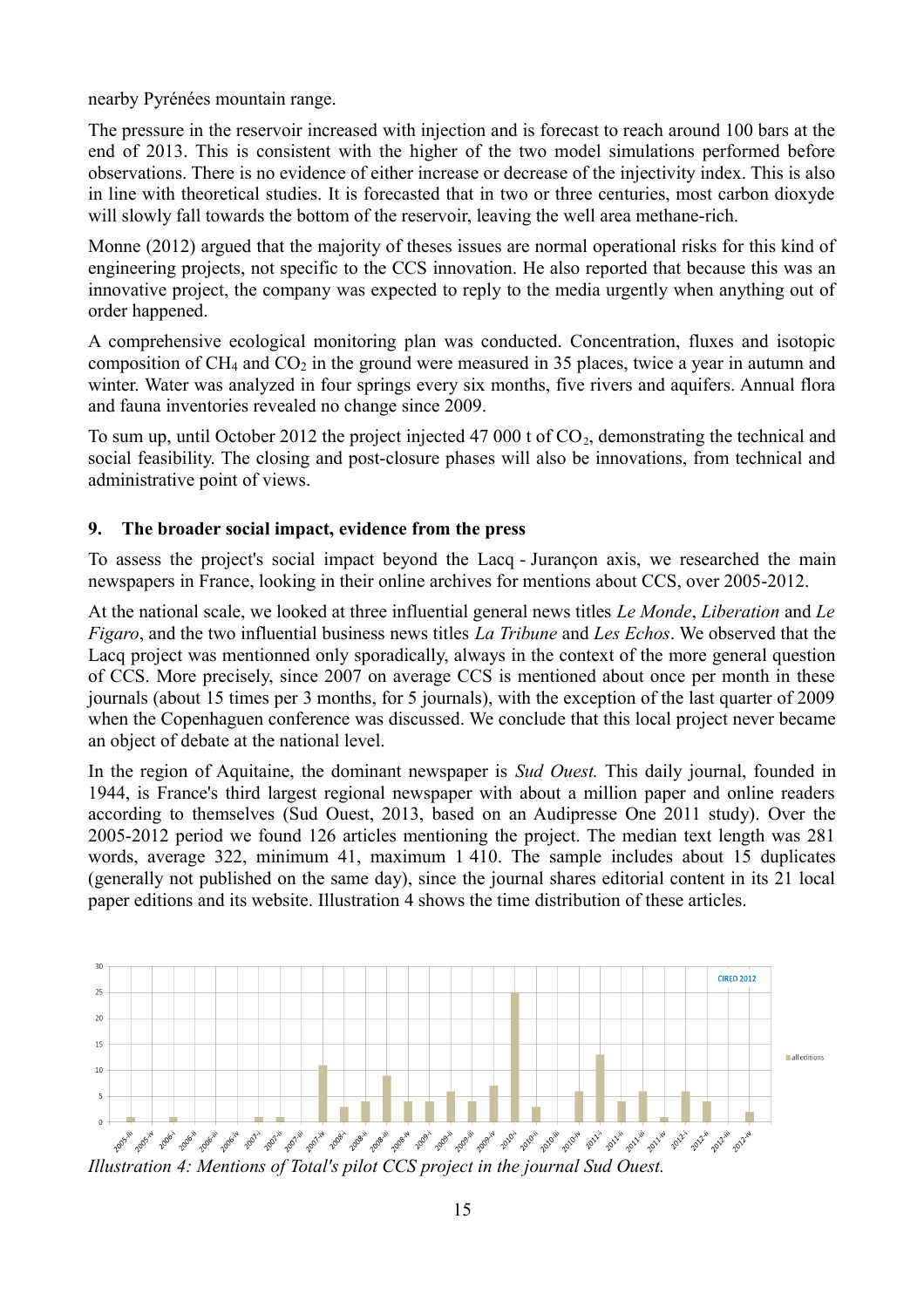

<span id="page-16-0"></span>Illustration 5: Angle of the papers about Total's CCS project in Sud Ouest

We analyzed the content by encoding it along two dimensions. First, was it published (i) only in the local editions for Lacq, Rousse and Pau; (ii) in another local edition; or was it published (iii) on the web or in newspaper pages common to all editions? Second what was the angle of the paper? We distinguished four possible angles: (i) Framing about the project, (ii) Framing about the public stances, demonstration, or opposition. (iii) Consulation framing about the debate issues and procedures, (iv) Implementation and decision. These four angles correspond to stages of a social political decision process. These stages are not irreversible steps in a waterfall decision-making procedure: deliberative processes can iterate back and forth as needed.

Illustration 5 shows the distribution of articles over time along these two dimensions. The project had four defining events. These correspond to the local maximum in Illustration 4, the times where the project was discussed relatively more in the press, and from an higher angle. They are:

- The concertation organized by Total in the final quarter of 2007.  $\bullet$
- $\bullet$ The positive vote of the local city's association of Lacq (communauté de communes de Lacq) on July 3rd, 2008. A few days later, the city of Jurancon voted a motion of distrust (despite being represented at the local city's association of Lacq).
- Inauguration in January 2010. Surprisingly the inauguration was treated as a news of local  $\bullet$ interest, as opposed to the July 2008 vote which had been reported in the general editions of the regional press.
- $\bullet$ Debates in 2011 about wether the injection permit, initially given for two years, should be extended. The administration's positive answer on November 14, 2011 remained a low importance news item. The extension permitted injection up to July 8, 2013. It restricted the total quantity of  $CO_2$  injected to 90 000 t instead of the 120 000 t previously granted. This was in agreement with norms defined by the newly published European directive on CCS research projects and did not threaten the project's technical or scientific value.

Overall, we conclude that in the regional press the project existed as a news topic between 2007 and 2011. A public debate existed before and after the public consultation period. But while the debate about the after-Total and the industrial future of the area remain active, the debate about the local consequences of the CCS project was sidelined during 2012.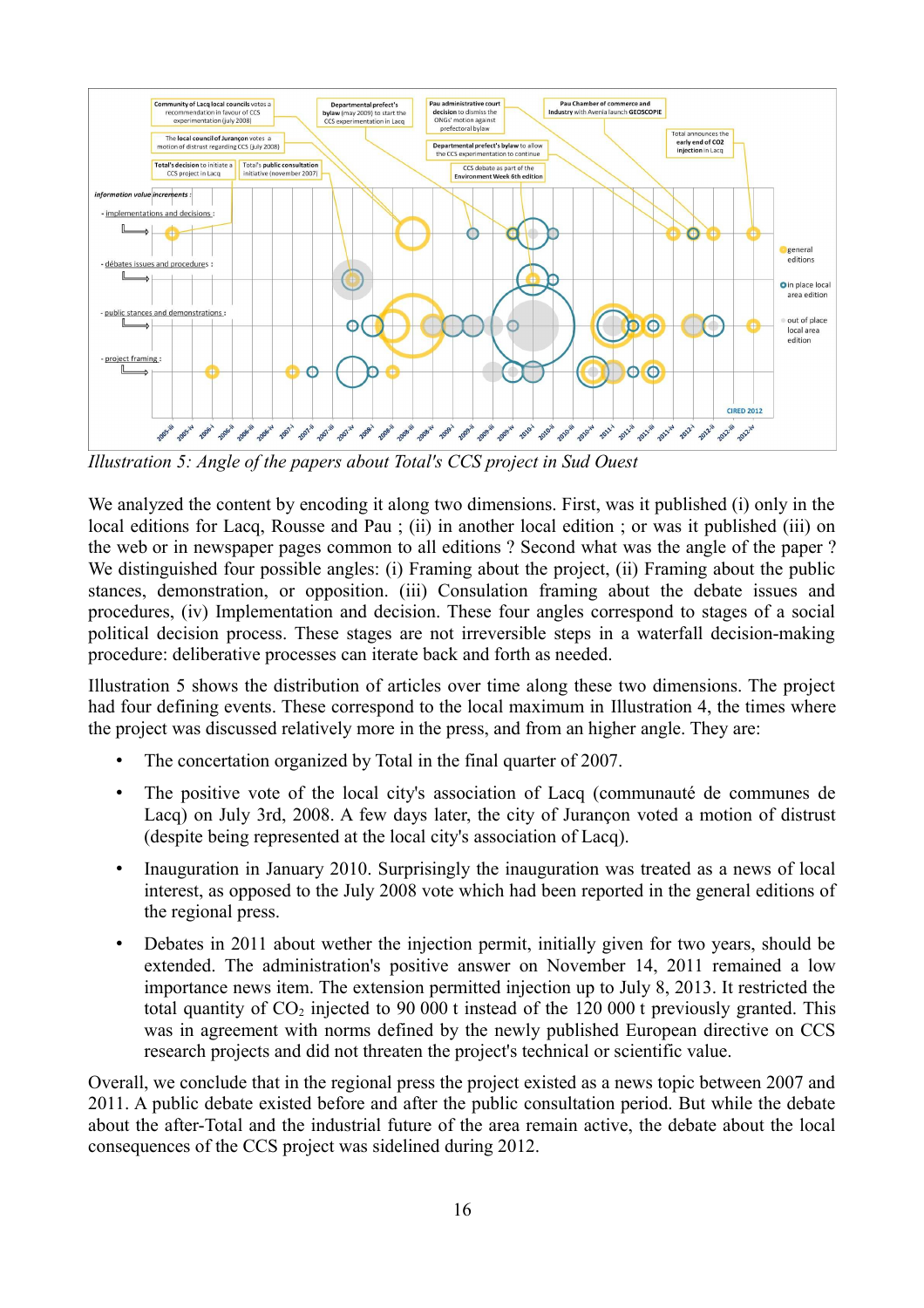### 10. Discussion, lessons learned and conclusions

In this case, Total demonstrated a strong will to engage a concertation, allocating significant resources early on: hiring a consulting firm and allocating senior engineers time to answer the questions. The concertation covered the whole territory from Lacq, where acceptability was likely from the start, to Jurançon where things were more delicate. The social conditions were very favorable to the project. For two generations, the operator has been the first economic and therefore political power in the area, and has consistently demonstrated that it could control higher risks. The project answered local needs for economic development directly and indirectly, in the long run context of the gas field depletion. Research on CCS is supported nationally and internationally by scientists and States. All these reasons contribute to explain why the permit was obtained.

Still there are lessons to be learned. Total's position would have been stronger if its permit request had been expertised by a different team, and if it had more specific long-term plans. Because concertation meetings were held before elections, the local officials could only take a noncommited stance. Using a parisian consulting firm to moderate the discussion, and employing hostesses to hand out the information packages was not appreciated by the people of Jurançon. Total, following the advice of the president of the national commission on public debates, did not mass-mail the community with information on the project. Consequently, citizens came to the meetings to receive information, not to defend a stance in a debate. Another reason why the public participation in the discussion was low is that smaller formats might have been more interactive.

This case exposes the difficulty of modern governance. A balance between concertation, information and representativity has to be found for each issue, depending on local ethics and customs as well science and technology. As concluded in  $(Ha-Duong & Chaabane 2010)$  this balance can only be found pragmatically. Technology policy is progressive and interactive, it needs projects to go forward. The project contributed to the regulation framework itself. The CLIS worked well, but the formal public survey came late in the procedure and did not interest much the citizens. Risk management studies were revised, and landscape integration in the environment was improved. Landscaping is the sensory interface with the community.

The process of consultation which aims to be a process of open dialogue was strengthened and legitimized by the foundation of the residents' association CJE. The radicalization of CJE's position during the concertation process impacted the balance of the public discussions with the project holders at CLIS. Total had to adjust its position, and could not do without an understanding of the values expressed by the public at meetings of the association.

It might have been presumed that since geological storage is a highly technical subject, there was some rationality in technocratic decision making, where executive powers are delegated to elected representatives and State's engineers. Most citizens know little to no geoscience, and might err on the side of too much precaution when asked about an R&D project, since research means that there is a knowledge gap somewhere. In this case, the argument needs discussion, since some neighbors were perfectly knowledgeable about the Rousse reservoir, having worked at Total. We observed that the citizens tied with Total, retired or still active, exercised self-restraint in the public debates.

The case also highlights the issue of independance. As for many new technologies or drug assessments, CCS experts generally have an interest in the development of CCS. And local people in the administration, the industry and even the environmental associations mostly belong to the same social network. We believe that far from being a problem, strong communication links on the human side is an asset for governance. Beyond sharing knowledge, a key to the successful coconstruction of a social innovation is the widening and deepening of the social network behind it. In this case, giving information empowered the local community to act. Having concerned citizens ask pointed questions to the experts balances power. The fact that the concertation led the neighbors to create an association of opponents probably improved the quality of the CLIS debates.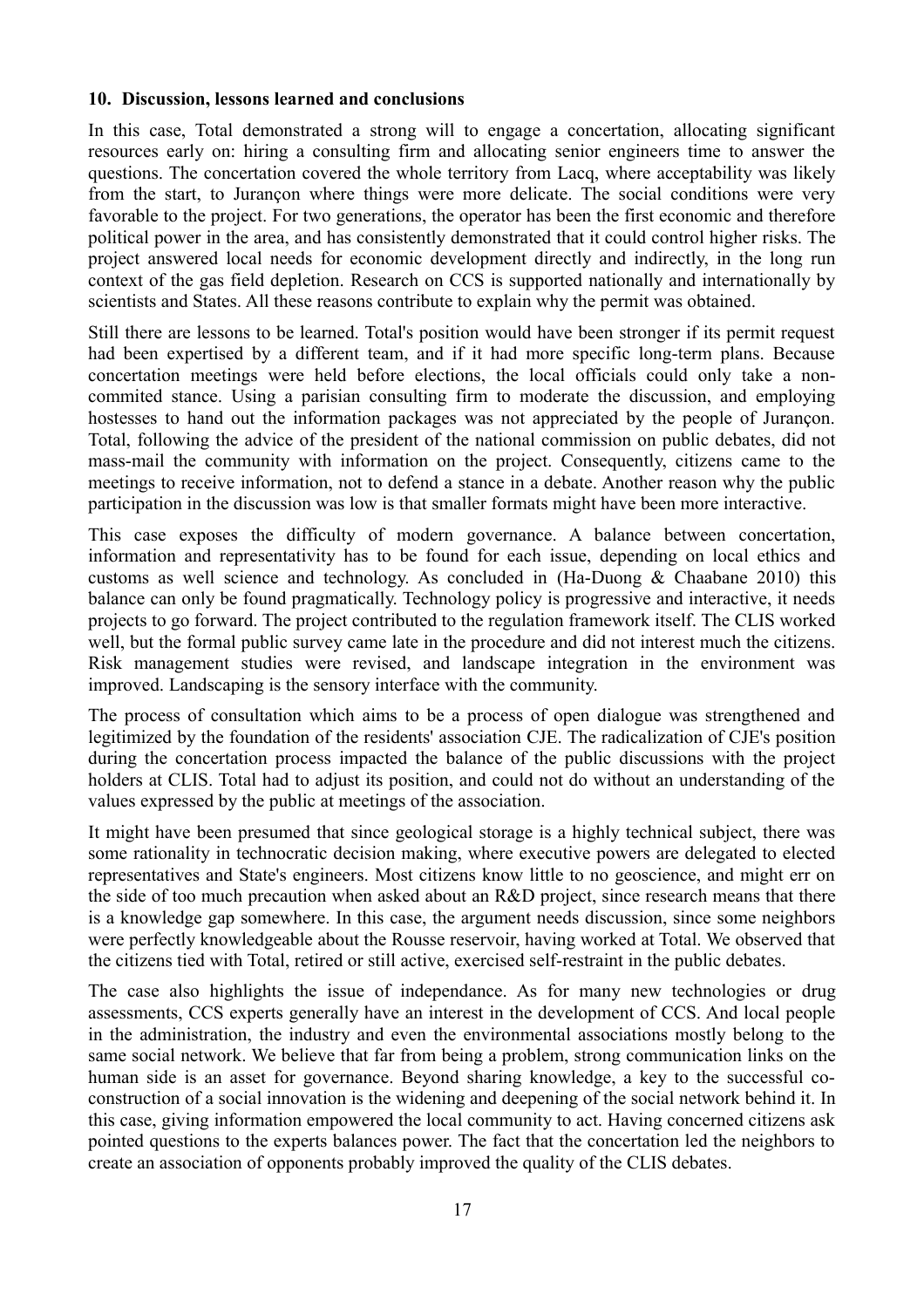### 11. Acknowledgements

This case study was funded by the CNRS and the Agence National de la Recherche, France under project SOCECO2 ANR-06-CO2-009. Minh Ha-Duong was PI on the project and took the lead in writing the manuscript. Benoit de Guillebon was co-PI for APESA and co-lead author. Michèle Gaultier contributed specially on the survey described section 5, Gilles Mardon contributed specially on the press analysis reported section 9.

The sponsor has no role in study design, data collection, analysis and interpretation, writing or decision to submit. Total was a non-funded partner in the SOCECO2 project, had no role in study design, data analysis and interpretation, writing or decision to submit. We interacted with Total to organize our data collection periods so that the effects of our observations on the observed process was minimized. We estimate that approximately 5% of CIRED research funds come from Total, directly or indirectly through the MPDD and CTSC industrial research chairs.

An earlier version of this work, covering sections 2-4 was communicated to the 10th International Conference on Greenhouse Gas Control Technologies (GHGT 10), Amsterdam, September 19-23, 2010 and appeared in *Energy* Procedia 4 (2011) 6263-6272.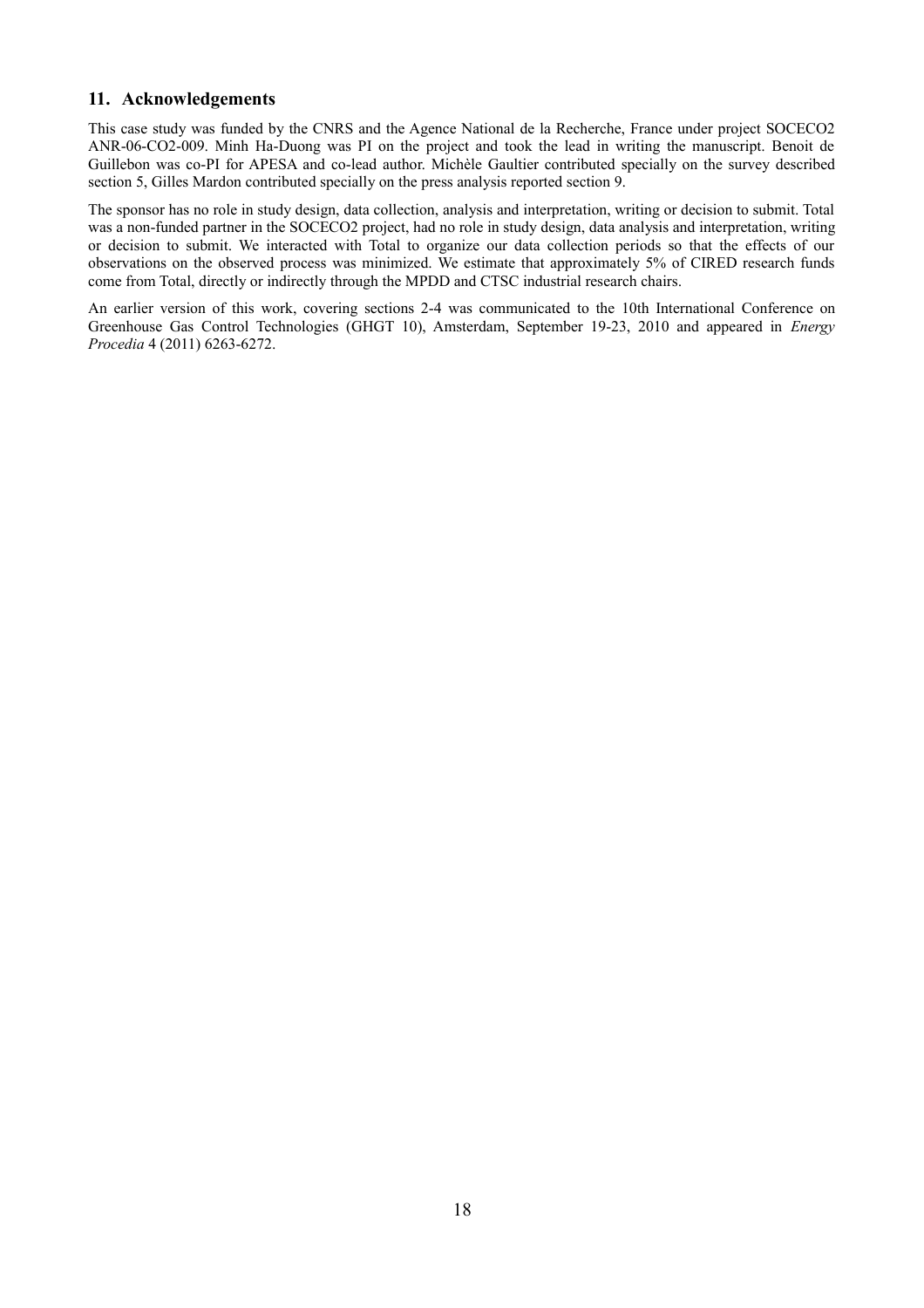## 12. Appendix: supplementary illustration



<span id="page-19-0"></span>Illustration 6: Map of the  $CO<sub>2</sub>$  pipeline from capture at the Lacq natural gas processing plant (north-west) to the Rousse 3 injection site in Jurançon (south-east). The 29 km gas pipeline starts in Lacq (legal population 716, according to ). It then crosses the cities of Abidos (pop. 237); Aubertin (649); Artiguelouve (1 505); Lagor (1 241), Os-Marsillon (494); Mourenx (7 734); Mont (977); Noguères (154); Parbayse (249); Pardies (959); Laroin (946); Saint Faust (781) and arrives in Jurançon (population 7 241, density about 370 people/km<sup>2</sup>). Pau, the big city just north of Jurançon, has 86 772 inhabitants. Source: CIRED, cartographic data (c) OSM. Inset map (c) Wikimedia commons.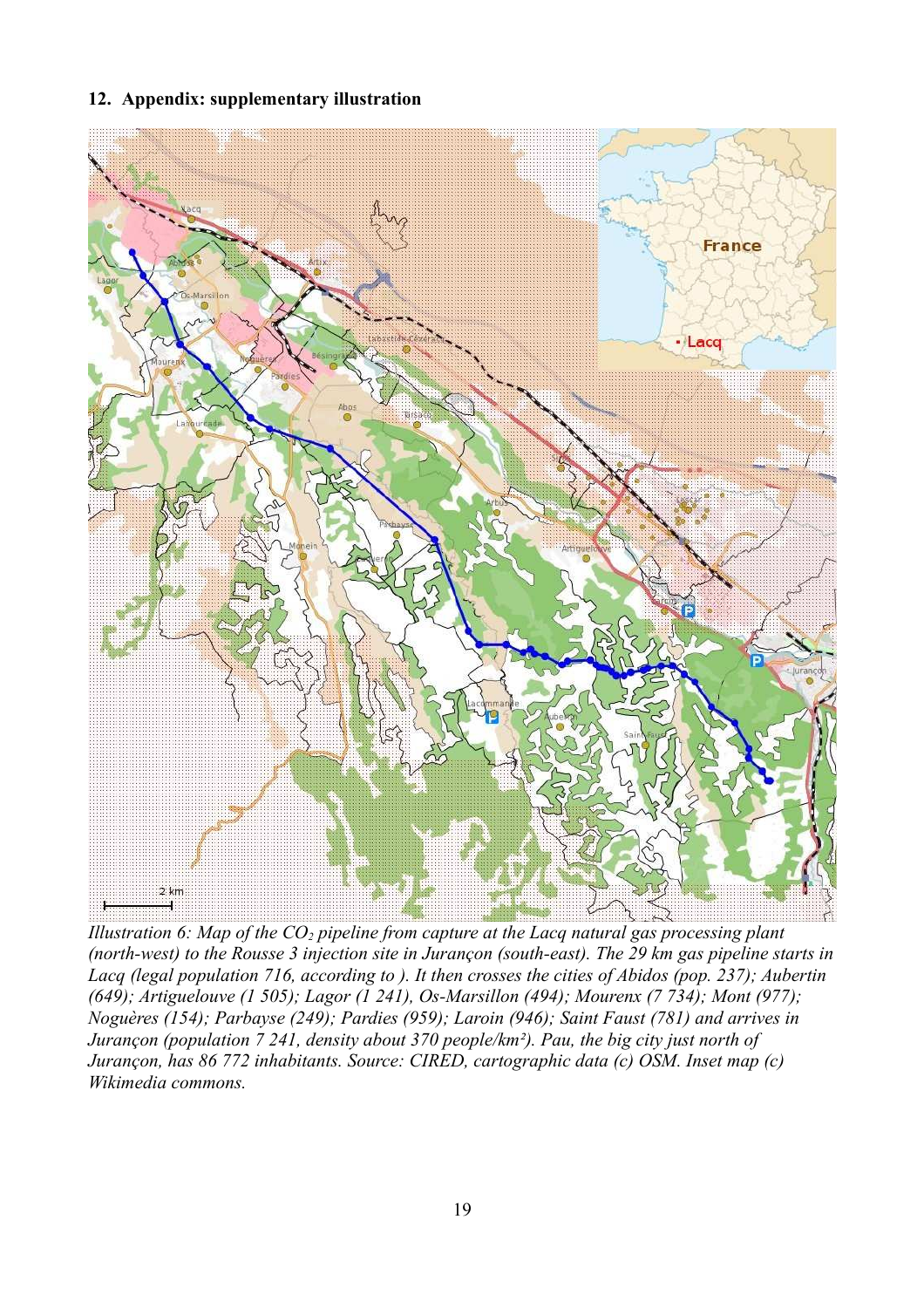### 13. References

Arquizan, C., 2008. Évènement: 30 ans d'activité de Total Développement Régional. Solidarité d'entreprise, 4, p.1.

- Briand, C., 2006. Les enjeux environmementaux du complexe industriel de Lacq (1957-2005). Flux, (63-64), pp.20-31.
- Bureau de Recherches Géologiques et Minières, (BRGM), 2009. Création de l'unité "Sécurité et impacts du stockage de  $CO<sub>2</sub>$ ." Available at: http://www.brgm.fr/dcenewsFile?ID=806.
- Campos, A. sofia, Ha-Duong, M. & Merad, M., 2010. Synthèse de littérature sur l'acceptabilité sociale du captage et du stockage du CO<sub>2</sub>. In M. Ha-Duong & N. Chaabane, eds. Captage et stockage du CO<sub>2</sub>, Enjeux techniques et sociaux en France. Update Sciences & Technologies. Available at: http://www.quae.com/fr/livre/? GCOI=27380100069440 [Accessed February 10, 2010].
- CCI Pau Béarn. Service Etudes & Aménagement du Territoire. 2004. Le Béarn à l'horizon 2010-2020. La Chimie.
- Commission Locale d'Information et de Suivi, 2010. L'État en Pyrénées-Atlantiques: CO<sub>2</sub> à Lacq. Available at: http://www.pyrenees-atlantiques.pref.gouv.fr/sections/actions de 1 etat/environmement et dev/actualites/ [Accessed July 1, 2010].
- Commission Of The European Communities, 2008. Supporting early demonstration of sustainable power generation from fossil fuels, Available at: http://ec.europa.eu/energy/climate\_actions/doc/2008\_co2\_comm\_en.pdf.
- C&S Conseils, 2007a. Dossier de concertation: Projet pilote de captage et de stockage géologique de CO<sub>2</sub> dans le bassin de Lacq G. Zahan, ed. Available at: http://www.total.com/fr/dossiers/captage-et-stockage-geologique-de-co2/lexemple-industriel-de-lacq/le-dossier-de-concertation-900283.html.
- C&S Conseils, 2007b. Synthèse du dossier de concertation. Projet pilote de captage et de stockage géologique de CO<sub>2</sub> dans le bassin de Lacq. G. Zahan, ed.
- Delacroix, P., 2008. Capture et la Séquestration du CO<sub>2</sub> (CSC). *France Nature Environnement*. Available at: http://www.fne.asso.fr/fr/themes/sub-category.html?cid=125 [Accessed September 27, 2011].
- Fourniau, J.-M., 2011. L'institutionnalisation controversée d'un modèle français de débat public. Téléscope, 17(1. Special issue on Citizens' Participation), pp.70-93.
- G8, 2008. Joint Statement by G8 Energy Ministers Aomori, Japan on 8 June 2008.
- Gaullier, V., 2009. La capture du CO<sub>2</sub> ne sauvera pas le climat. Science & Vie, pp.69-75.
- Grimot, M., Hirtzman, P. & Legrain, D., 2002. SECURITE DU POLE CHIMIQUE « CHEMPARC »Zone d'activités de Lacq (Pyrénées-Atlantiques), Inspection générale de l'Environnement (IGE, Ministère de l'Ecologie et du Développement Durable). Conseil Général des Mines (CGM). Available at: http://www.developpementdurable.gouv.fr/publications/IMG/pdf/Rapport\_CHEMPARC\_.pdf.
- Ha-Duong, M. & Chaabane, N., 2010. Captage et stockage du CO<sub>2</sub> : Enjeux techniques et sociaux en France, Quae éditions.
- Huijts, N.M.., Midden, C.J.. & Meijnders, A.L., 2007. Social acceptance of carbon dioxide storage. *Energy policy*, 35(5), pp.2780-2789.
- Lerat, S., 1957. La mise en valeur du gisement de Lacq. Annales de Géographie, 66(355), pp.260-267.
- Maginot, M., 2005. L'avenir du bassin de Lacq les enjeux de Crétacé 4000. Dossier de presse tiré de l'Eclair des Pyrénées. In CRDP Aquitaine, ed. Repères pour le patrimoine en aquitaine (CD ROM), p. fiche 11.2. Available at: http://crdp.ac-bordeaux.fr/arpa\_cd/fiches/61-11.pdf.
- Mauhourat, J. & Lambert-Habib, M.-L., 2008. Position des Associations Santé-Environnement-Bassin de Lacq et SEPANSO. Enquête publique sur le projet de Capture et Séquestration du CO2 (CSC) de Total à Rousse (Jurancon). Available at: http://www.sepansobearn.org/risques\_industriels/risques\_industriels\_03.html [Accessed September 27, 2011].
- Metras, F., 2001. Crétacé 4000. La lettre de l'APESA, Supplément au n° 18, p.2.
- Moisan, F., 2011. Club CO2 Home. Available at: http://www.clubco2.net/servlet/KBaseShow?m=3&sort=-1&cid=13990&catid=13989 [Accessed September 9, 2011].
- Monne, J. 2012. Avancement du projet TOTAL de stockage CO<sub>2</sub> de Rousse. 3<sup>ème</sup> colloque franco-espagnol sur le